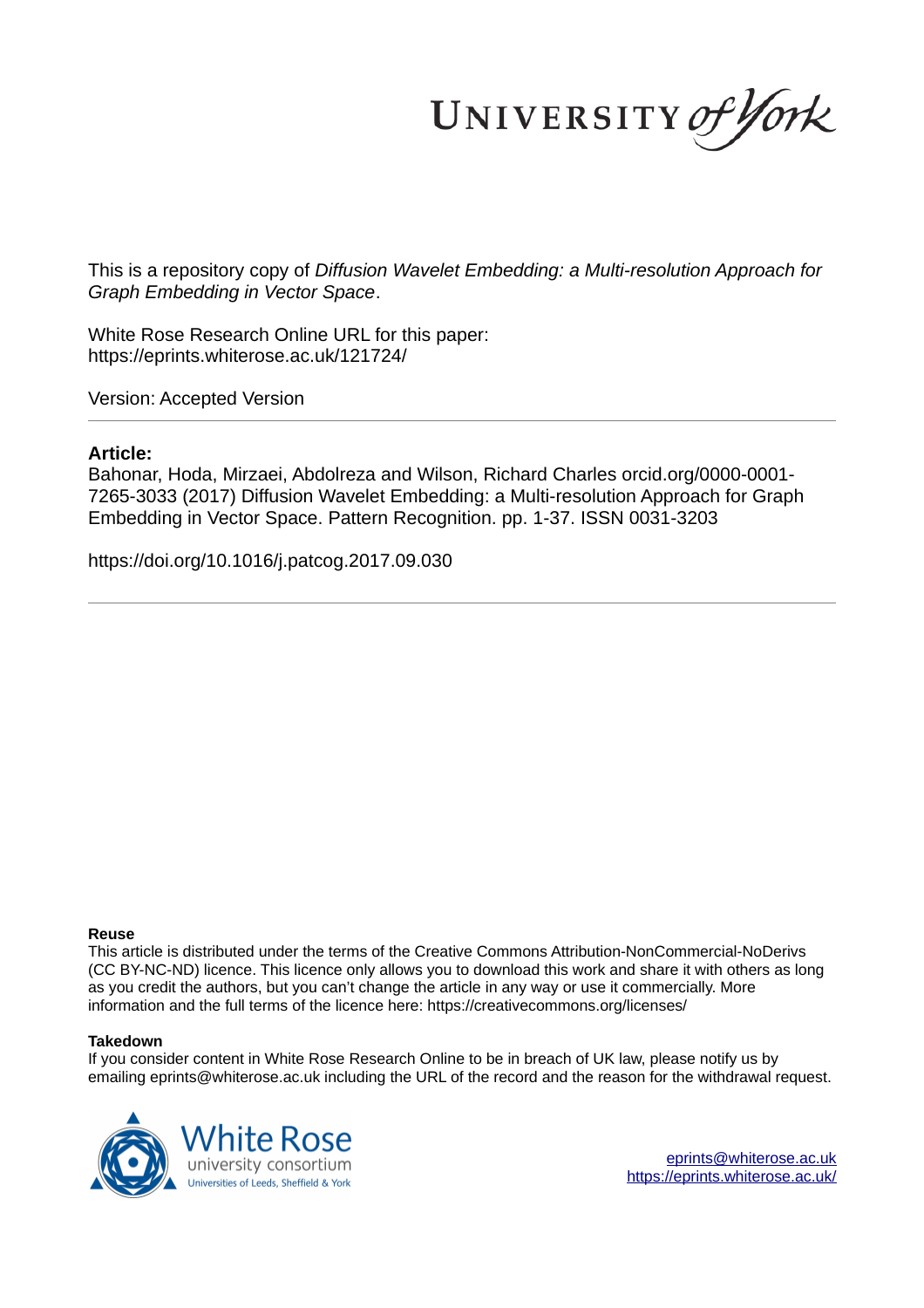# Diffusion Wavelet Embedding: a Multi-resolution Approach for Graph Embedding in Vector Space

Hoda Bahonar<sup>a,∗</sup>, Abdolreza Mirzaei<sup>a</sup>, Richard C. Wilson<sup>b</sup>

<sup>a</sup>*Dept. of Electrical and Computer Engineering, Isfahan University of Technology, Iran* <sup>b</sup>*Dept. of Computer Science, University of York, UK*

# Abstract

In this article, we propose a multiscale method of embedding a graph into a vector space using diffusion wavelets. At each scale, we extract a detail subspace and a corresponding lower-scale approximation subspace to represent the graph. Representative features are then extracted at each scale to provide a scale-space description of the graph. The lower-scale is constructed using a super-node merging strategy based on nearest neighbor or maximum participation and the new adjacency matrix is generated using vertex identification. This approach allows the comparison of graphs where the important structural differences may be present at varying scales. Additionally, this method can improve the differentiating power of the embedded vectors and this property reduces the possibility of cospectrality typical in spectral methods, substantially. The experimental results show that augmenting the features of abstract levels to the graph features increases the graph classification accuracies in different datasets.

Keywords: Spectral graph embedding, diffusion wavelet, multi-resolution analysis, graph summarization, scale space

## 1. Introduction

The graph data structure improves the expressiveness of vectors by describing objects in terms of the relationships between parts. This expressiveness in

<sup>∗</sup>Corresponding author

*Email addresses:* H.Bahonar@ec.iut.ac.ir (Hoda Bahonar), Mirzaei@cc.iut.ac.ir (Abdolreza Mirzaei), Richard.Wilson@york.ac.uk (Richard C. Wilson)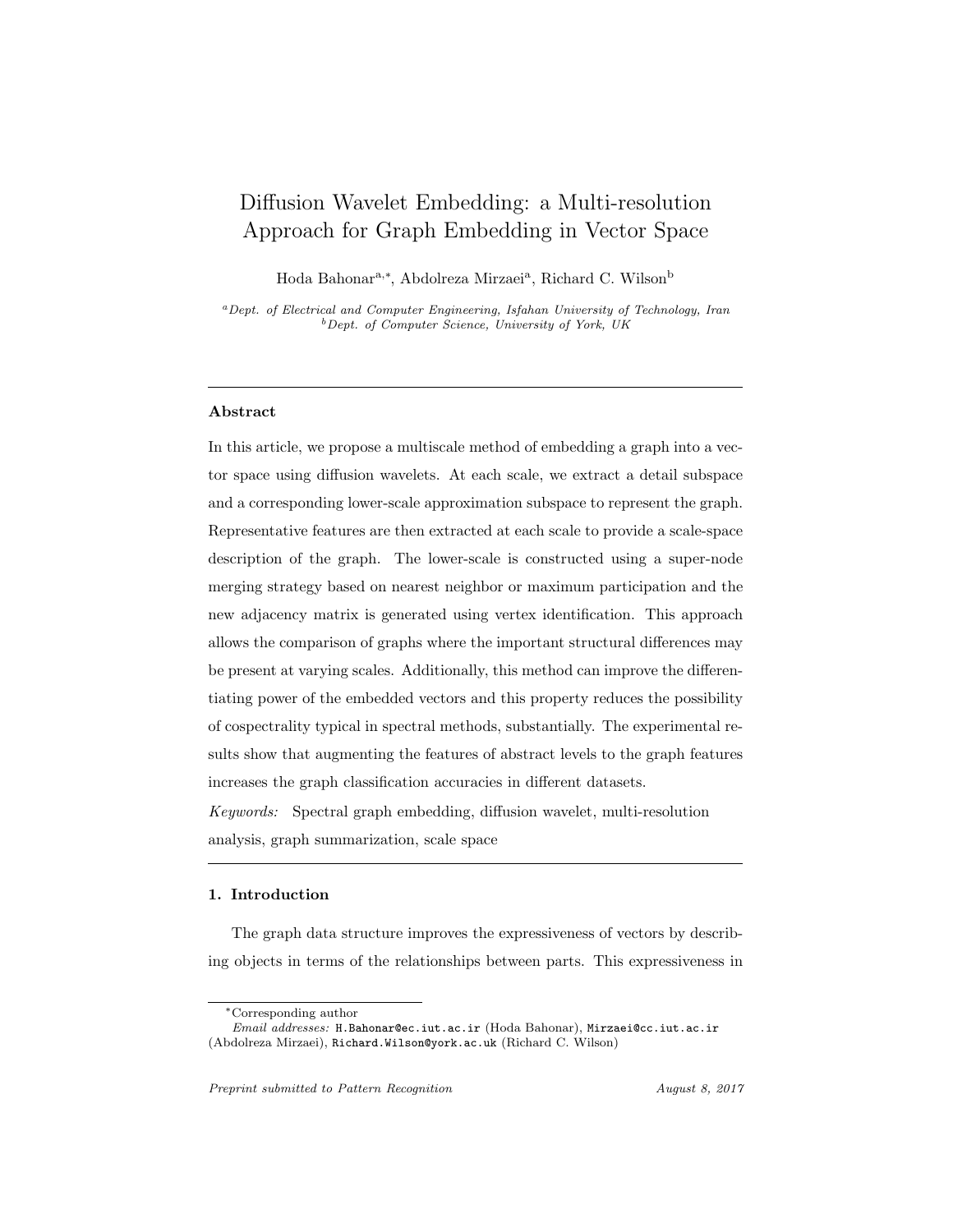addition to the simplicity of presentation makes them so popular and there is

<sup>5</sup> a rapidly growing interest in representation of different objects by graphs in different fields of science. The graph of covalence relation between chemical molecules [1], the network of tertiary structure of proteins [2], and the skeleton of objects in images and videos [3] are some examples of objects represented by graphs.

<sup>10</sup> The graph structure is determined by an unordered set of edges between an unordered set of nodes. This flexibility is a double-edged sword. On the one hand, it causes the simplicity of object representation and this simplicity results in better understanding of the internal relations of the objects. On the other hand, it makes the procedure of graph handling so time consuming.

- <sup>15</sup> Different node permutations result in identical (or isomorphic) graphs, but the checking of this relationship between two graphs is an NP-complete problem [4]. There are some other problems in handling graphs, mentioned in [5, 6, 7, 8], which motivate researchers to embed graphs in vector space during the last two decades. Graph embedding in vector space tries to extract the differentiating
- <sup>20</sup> graph features and insert them into vectors. These vectors can be processed subsequently through the numerous statistical pattern analysis methods in order to recognize patterns in corresponding graphs.

Of course some information is lost due to embed the flexible graph structure into a relatively limited vector structure, but the advantage of the embedded <sup>25</sup> vectors is that we can utilize the full power of numerous statistical pattern recognition and machine learning techniques. It is crucial therefore that the embedding method captures as much of the rich graph structure as possible. Multi-resolution approaches have proved very effective in many areas of pattern recognition, particularly in image analysis and computer vision, where the multi-

<sup>30</sup> scale representation can pull out important features even when they appear at varying scales. This is the motivation for this paper, where we generate a multiresolution embedding of a graph based on the graph diffusion wavelet concept [9]. We anticipate that such a representation will be richer and improve comparison and classification by revealing important structure at the different scales.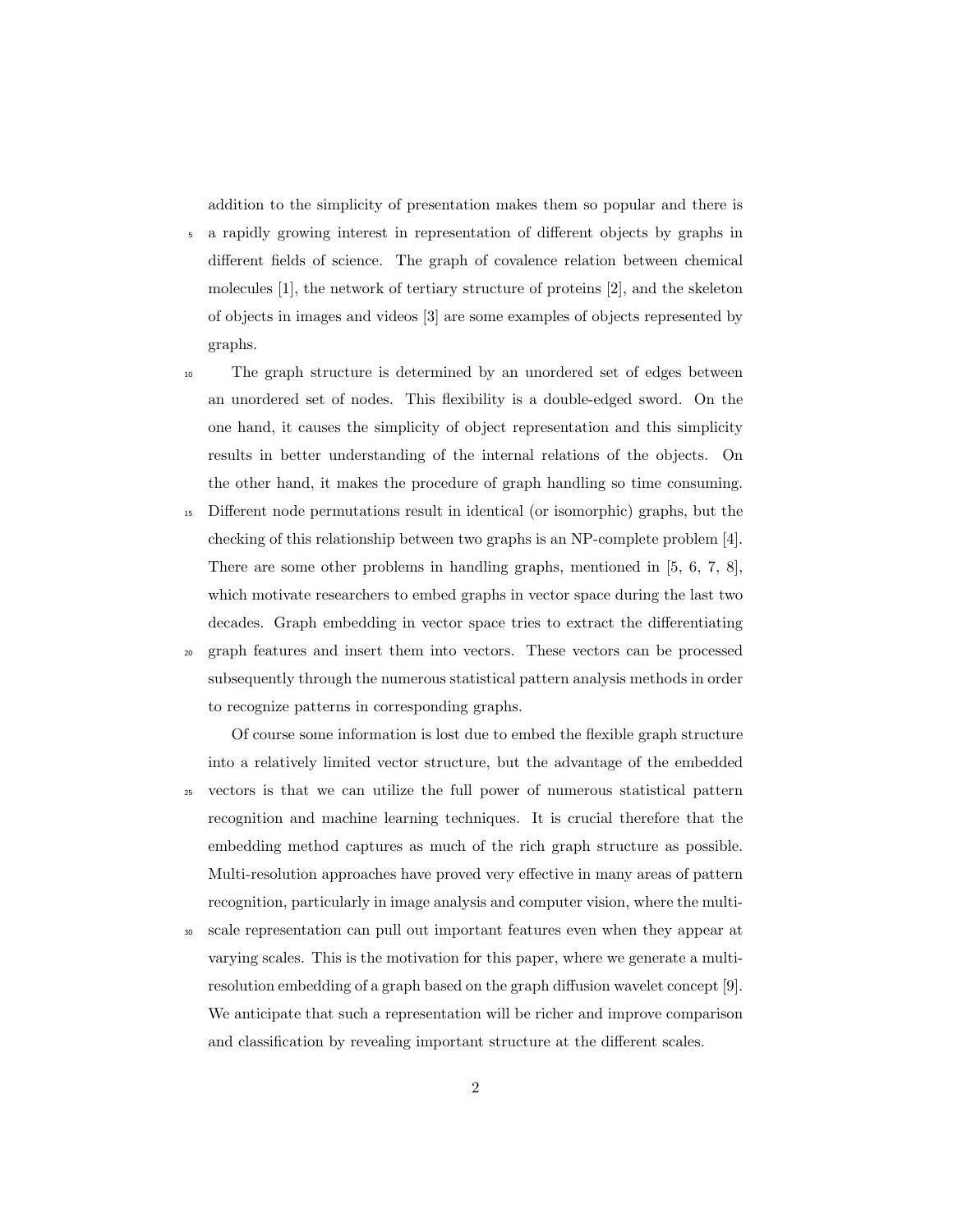<sup>35</sup> A scale-based representation is already implicit in a number of graph embedding methods, particularly those based on the graph eigendecomposition, where the eigenvalue, in some sense, reflects the scale of the feature. Several works in the literature establishes connection between the structural properties of graphs and the spectral features of their representation matrices [10]. These

<sup>40</sup> attempts are grouped in the field of spectral graph theory and they are used as the feature extraction approach in spectral graph embedding in vector space [5, 11, 12]. The mentioned spectral features are obtained in polynomial time [13] from the eigendecomposition of graph, which is stated as follows:  $A = \Phi \Lambda \Phi^*$ , where A,  $\Phi$  and  $\Lambda$  are the representation matrix, the matrix with eigenvectors

<sup>45</sup> on its columns and the diagonal matrix of the eigenvalues, respectively. None of these generate an explicit scale-space representation or can control the scale of the representation.

The graph spectrum (i.e. the vector of graph eigenvalues) is invariant to different node permutations and has proved to be a useful graph embedding <sup>50</sup> method [14]. Unfortunately the problem of cospectrality, i.e. different graphs having the same spectrum, and lack of distinctiveness limits this approach. Almost all trees have cospectral mate [15] and there are works to produce cospectral non-isomorphic graphs [16, 17]. This problem can be alleviated by using eigenvectors [18] but in this approach there is no direct connection to the struc-

<sup>55</sup> tural aspects of the graph.

In this article, we try to create a rich graph embedding through a multiresolution approach. Structural properties of graphs exist at different scales within the graph. Two graphs may be similar at one scale while they are different at another scale. For example, consider the comparison of two social

- <sup>60</sup> networks. The networks may be different or similar in the communication between individuals (small scale), the structure of the constitutive communities (intermediate scale), and the overall structure of the network and connections between communities (large scale). The point at which scales convey the useful information about the differences/similarities depends on the application. So,
- <sup>65</sup> mere extracting features from the initial graph, as it was done in previous works,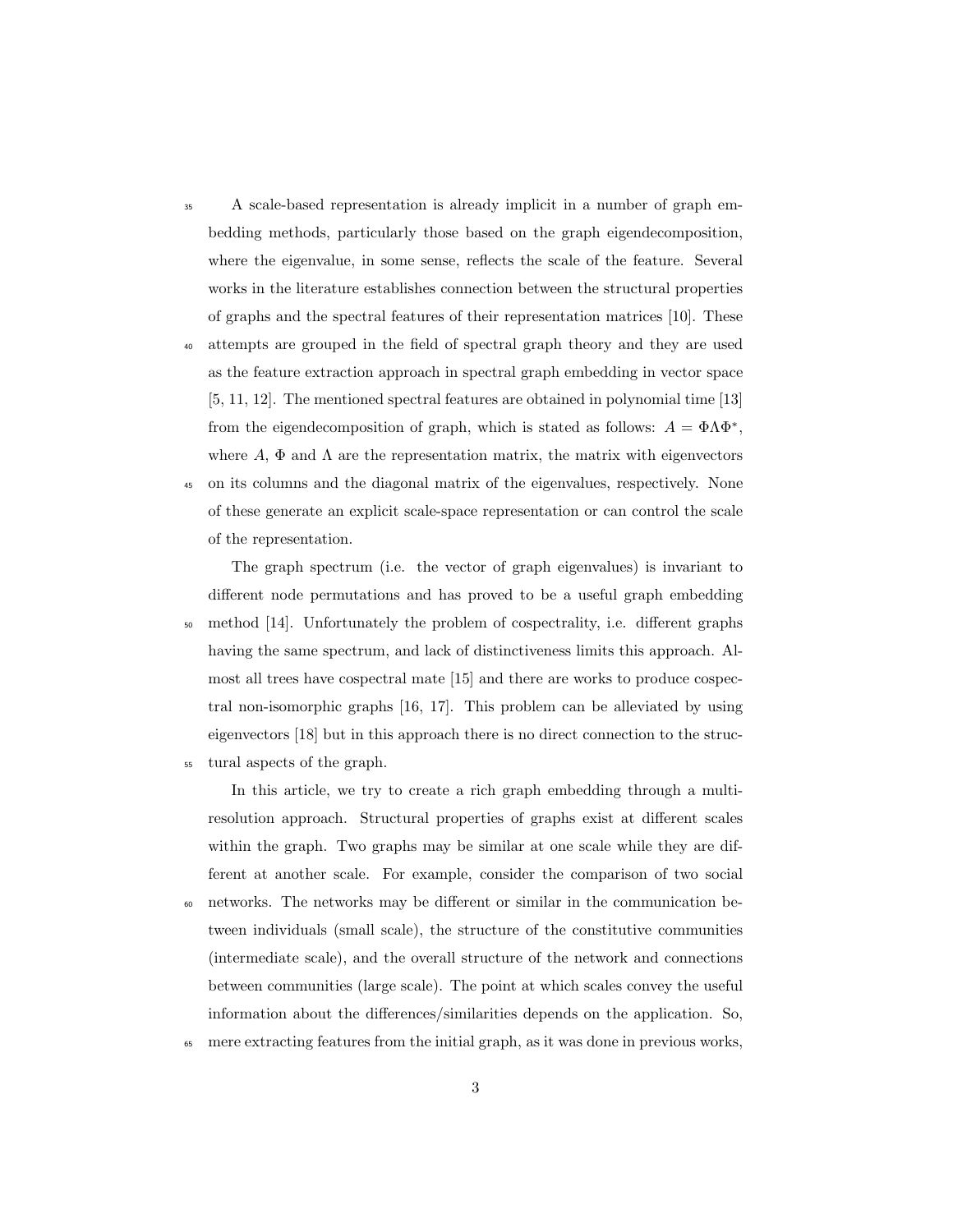does not seem reasonable enough for all the applications.

For multi-resolution embedding proposed in this article, the spectrum of different levels of approximation and detail are encapsulated into a feature vector. The mapping of graph into the approximation and detail subspaces is done

 $\tau$ <sup>0</sup> through the diffusion wavelet [9]. The summary graph of each level is extracted using this wavelet and some heuristics. This abstract graph<sup>1</sup> is utilized as the input of the diffusion wavelet for the next level. To the best of our knowledge, there is not any application of multi-resolution signal processing methods into graph embedding. The experimental results show that this approach can <sup>75</sup> improve the classification accuracy in different applications.

In Section 2, some related works are presented. After declaring some basic concepts in Section 3, the proposed method is described in Section 4. The experimental results are displayed in Section 5 and finally Section 6 presents some conclusion remarks and future works.

# <sup>80</sup> 2. Related work

The graph embedding methods can be divided into three groups: probingbased, prototype-based and spectral methods. In probing-based methods [6, 7], the frequent features are extracted from the graphs and their frequencies are embedded into the fixed sized vectors. In prototype-based methods [8, 21], some <sup>85</sup> special prototypes are selected or made from training graphs and the differences of other graphs to these graphs are encoded into their feature vectors.

The spectral graph embedding is a prominent group of graph embedding methods, whose process can be divided into two steps. In the first step, the graph is coded into a matrix representing the binary relations between its ver-

<sup>90</sup> tices. In the second step, the invariants are extracted from the representation matrix and inserted into feature vector such that they can differentiate different graphs and assign similar vectors to similar graphs [18].

<sup>&</sup>lt;sup>1</sup>The graph abstraction is used as a synonym for graph summarization in the literature [19, 20]. The output of graph summarization is an abstract graph.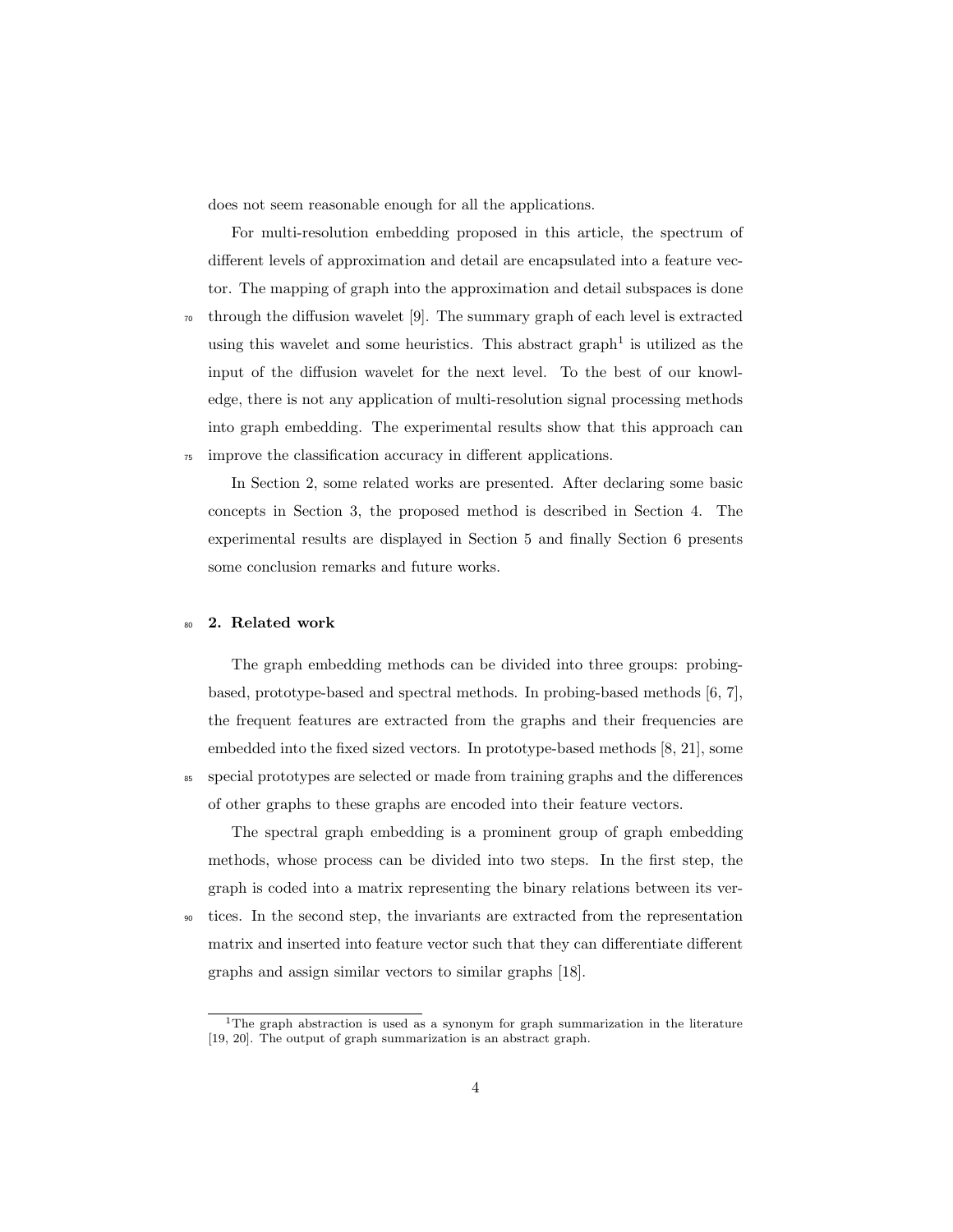Diverse concepts are used for defining the representation matrix. Adjacency matrix [5, 22], adjacency of oriented line graph [11], Laplacian matrix [23, 24],

<sup>95</sup> heat kernel [12, 25], and transition matrix of quantum random walk [26] are some instances of the introduced representation matrices. There are three approaches in the invariant extraction step. The first approach is to use the elements of representation matrix directly, such as  $\beta$ -complexity which uses the coefficients of decomposition of representation matrix into other matrices [27]. The second

<sup>100</sup> approach is to apply functions on the eigenvalues, e.g. min and max [5, 23, 26], sum [22], product [11, 12], and product of inverse [12] of the eigenvalues. The last approach is to augment feature vectors by the functions on the eigenvectors. The eigenvector related to the more important eigenvalue [28], the power series coefficients of heat kernel content [12], and the symmetric polynomials [18] are <sup>105</sup> some instances of this approach. As it is noted in the introduction, here we use a different approach which utilizes the information contained both in the eigenvalues and the eigenvectors.

Motivated from the extensive and successful application of wavelet transform in the signal processing domain [29, 30, 31], during the last decade, the <sup>110</sup> researchers tried to transfer this concept to the graph domain. A graph signal is a signal with the number of samples equated to the graph order (i.e. the number of graph vertices), each sample is assigned to a single vertex [32]. The time and frequency domains in classical signals correspond to the vertex and spectral domains in graph signals, respectively. Accordingly, the graph wavelets <sup>115</sup> are divided into two categories: the vertex domain wavelets [33, 34, 35] and the spectral domain wavelets [9, 36].

Random transforms [35], shortest path wavelet [33], and lifting-based wavelet [34] are some examples of vertex domain wavelet designs. In random transforms two groups of bases are defined for each graph, the first group is defined based

<sup>120</sup> on the weighted average of graph signal samples in the neighborhood and the second group is defined based on the weighted difference of them. In shortest path wavelet, for each vertex, the weighted averages of graph signal samples on its neighborhood with different radii are computed as its large scale descriptions.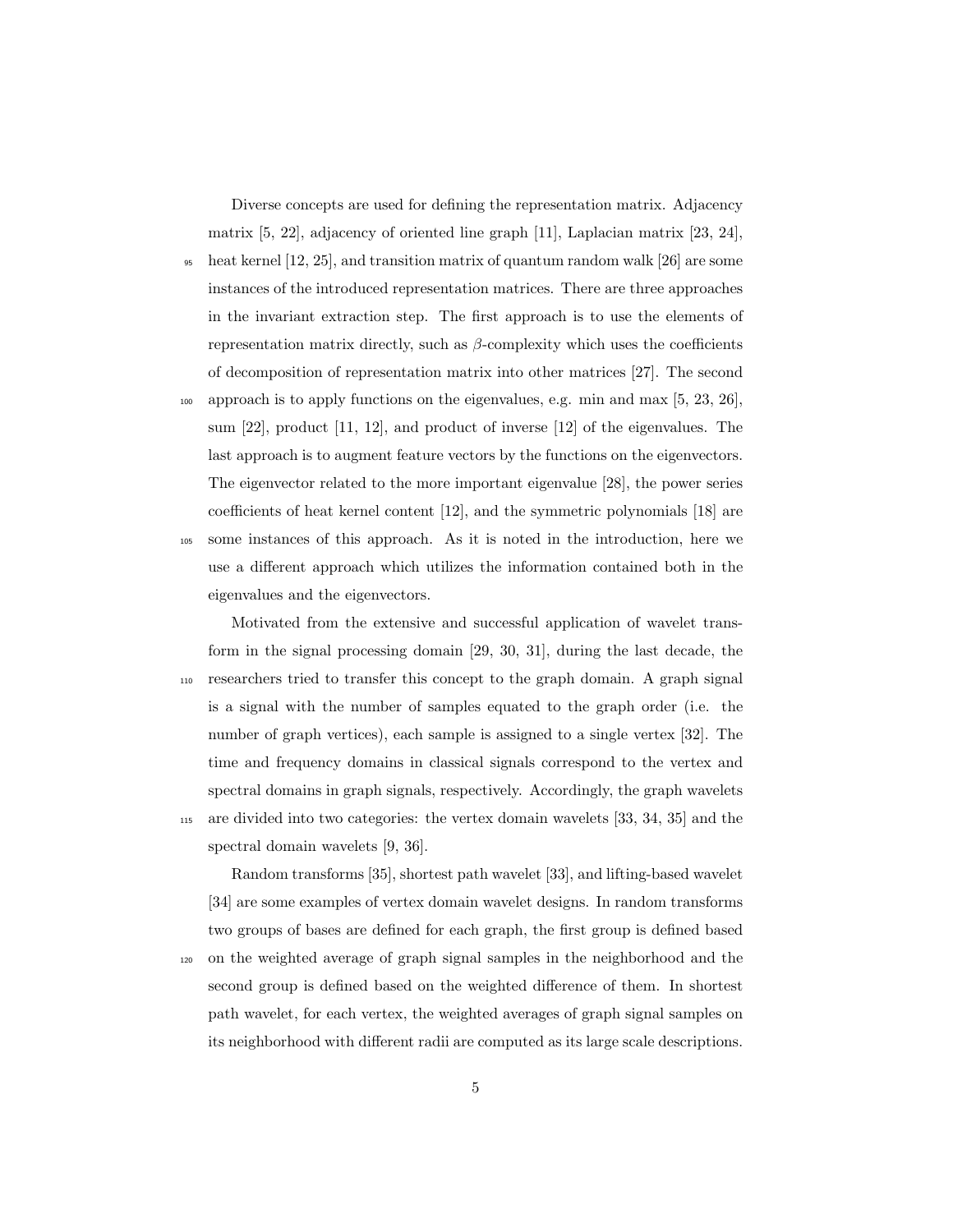Lifting-based wavelet design divides the vertices into two sets and defines the <sup>125</sup> wavelet coefficients of each set based on their neighbors in the other set.

Spectral graph wavelet [36] and diffusion wavelet [9] are some examples of spectral domain wavelets. The spectral graph wavelet is introduced according to the eigendecomposition of the Laplacian matrix. The mother wavelet is defined by utilizing the eigenvectors and applying a specially designed kernel <sup>130</sup> function on the eigenvalues. Scaling of the mother wavelet is defined by multiplying in the spectral domain and its translation to a special vertex is done by applying the spectral graph wavelet on a pulse located on that vertex. The diffusion wavelet is a successful wavelet design in the spectral domain in which the approximation and detail subspaces are computed based on the orthonormal <sup>135</sup> bases of these subspaces. These subspaces offer a multi-resolution analysis for

the graph domain.

hierarchy.

Diffusion wavelet is applied to some applications successfully. Gudivada [37] constructed a fully connected similarity graph of data points using a Gaussian kernel function. Afterwards, he calculated the data points coordinates in the <sup>140</sup> reduced dimension space of a special scale using the extended scaling functions of the diffusion wavelet. He used the extended scaling functions of the covariance matrix as the eigenfaces in face recognition application. He also used this idea in optical flow estimation by comparing the scaling functions of each block of a frame against the scaling functions of the blocks of the search window in <sup>145</sup> the previous frame. Wang and Mahadevan [35] utilized the extended scaling functions of the diffusion wavelet to identify the topic hierarchy contained in a document corpora and inferred the correlation of the documents to the topic

All of the works related to the graph signal processing is applied on a single <sup>150</sup> graph or multiple graphs with identical node sets, because the graph signal processing is conceptually node order variant. Unlike the other works, in this article, the information gathered from diffusion wavelet is used for comparing different graphs with different vertex and edge sets. The extended scaling and wavelet functions are used for extracting the summary and detail sub-graphs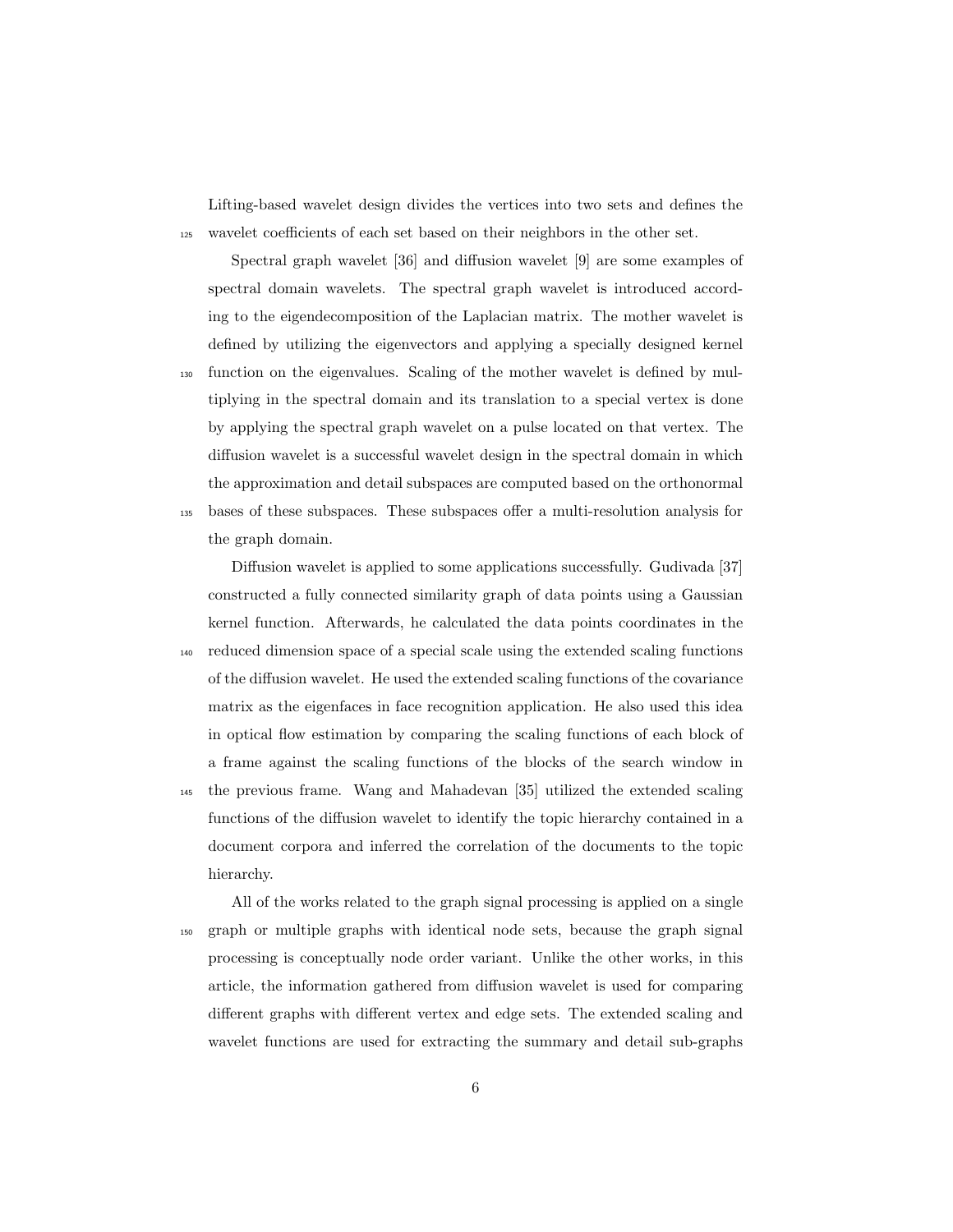<sup>155</sup> in every processed graph. A base embedding method is then employed on top of this information and makes the graph feature vector more informative. This claim is assessed using different experiments.

# 3. Basic concepts

Let  $G = (V, E) \in \mathcal{G}$  be an undirected and unlabeled graph with V as its 160 vertex set and  $E \subseteq V \times V$  as its edge set.

The adjacency matrix A of the undirected and unlabeled graph  $G$  is a symmetric  $|V| \times |V|$  square matrix, which is defined as:

$$
A = \begin{bmatrix} a_{ij} \\ a_{ij} \end{bmatrix} = \begin{cases} 1 & \text{if } \{i,j\} \in E \\ 0 & \text{otherwise} \end{cases} . \tag{1}
$$

The Laplacian matrix L for graph G is derived through equation  $L = D - A$ , where  $D$  is the diagonal matrix of the vertex degrees. The transition matrix  $T$ represents the possibility of transition between the pair of vertices in a single time-step of a random walk and here it is derived from the adjacency matrix <sup>165</sup> through the equation

$$
T = D^{-1/2} A D^{-1/2}.
$$
 (2)

This can be considered as a diffusion operator on the graph  $[9]$ . The  $t<sup>th</sup>$  power of this matrix, i.e.  $T<sup>t</sup>$ , represents transitions between pairs of vertices after t timesteps. This property is a motivation for defining a multi-resolution analysis for graphs in [9], where the dyadic powers of the transition matrix T are used. The <sup>170</sup>  $l^{th}$  resolution level is found after  $t_l = 2^l$  time-steps and the transition matrix at this resolution level is  $T_l = T^{2^l}$ .

The graph  $G \setminus \{v_i, v_j\}$  is the vertex identification on graph G for the vertices  $v_i, v_j$ , such that in the new graph, two vertices  $v_i$  and  $v_j$  are gathered into one single vertex  $v_{\{i,j\}}$  incident to all the edges which have either of two vertices  $v_i$ 

<sup>175</sup> and  $v_j$  as one of their ends. The edge  $\{v_i, v_j\}$  (if exists) is converted to a loop inserted on  $v_{\{i,j\}}$  .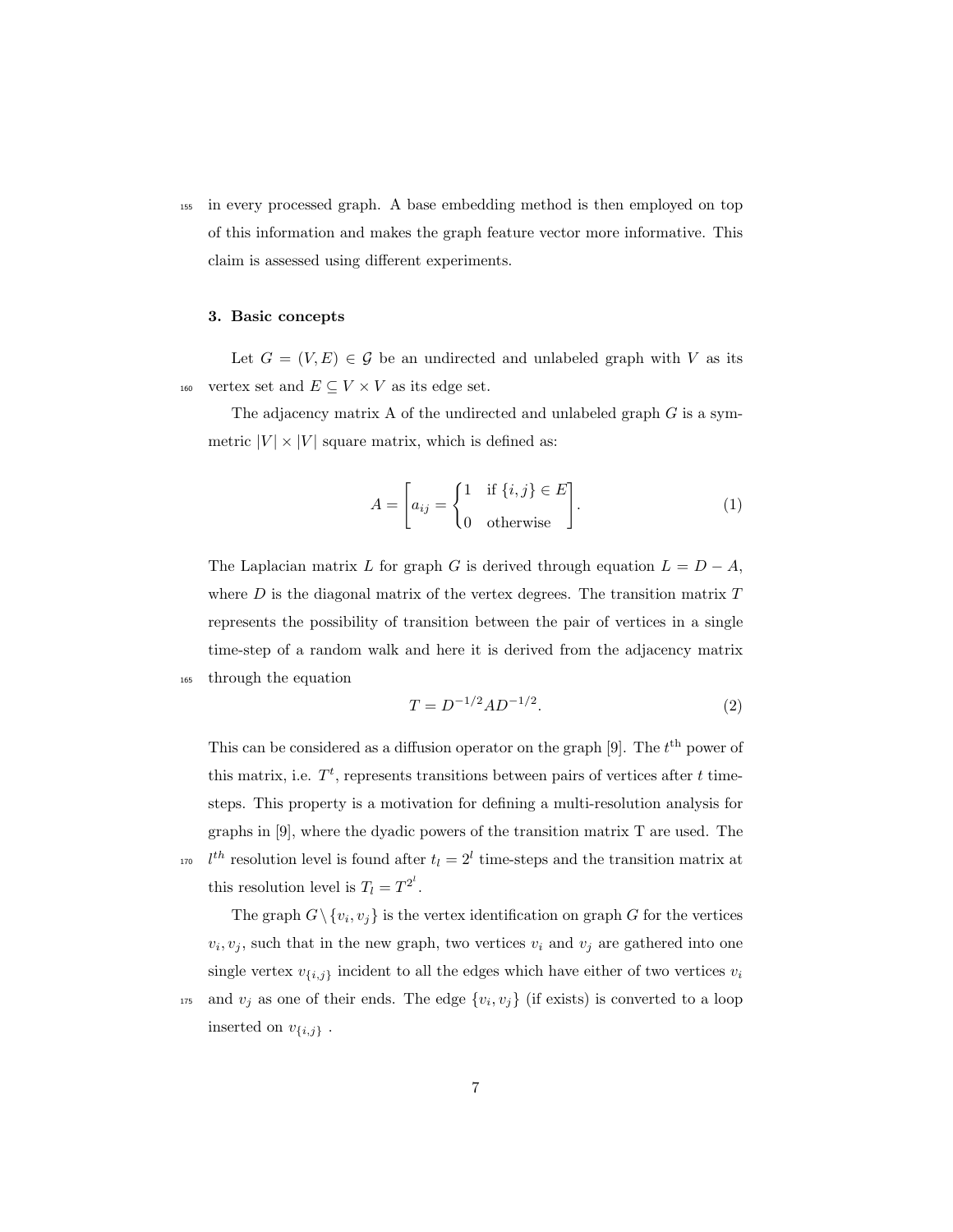The key utility of diffusion wavelets is that, as  $T$  is a diffusion operator, the detail present in any function on the graph reduces at each time-step, and so can be represented more compactly. The graph can therefore be reduced to an approximation subspace, representing a lower resolution graph, and a detail subspace, representing the detail removed at the current level. If  $S_l$  is the approximation subspace at level  $l$ , then the detail subspace  $W_l$  is the orthogonal complement:

$$
S_l = S_{l+1} \oplus W_l. \tag{3}
$$

As the decomposition progresses, we expect the approximation subspace  $S_l$  to get smaller, although not necessarily at every step as it may remain the same size.

- <sup>180</sup> We now introduce some key terms relating to the wavelet decomposition and graph representation.
	- Approximation subspace: The subspace which contains the approximate wavelet representation at the current resolution level. This reduces in size as the resolution decreases.
- <sup>185</sup> *Detail subspace*: The subspace which contains the detailed wavelet representation at the current resolution level, representing the information discarded at this level.
- Summary graph, summary features: A graph representing the reducedresolution graph at the current level, the graph embedding features of this  $_{190}$   $\qquad \qquad \text{graph}^2.$ 
	- Detail graph, detail features: Similarly, a graph representing the detail lost from the original graph at the current level and the graph embedding features of this graph.

<sup>2</sup>For consistency with wavelet and graph summarization literature, in this article, the word "approximation" is used for subspaces and the word "summary" is used for graphs, adjacency matrices and features.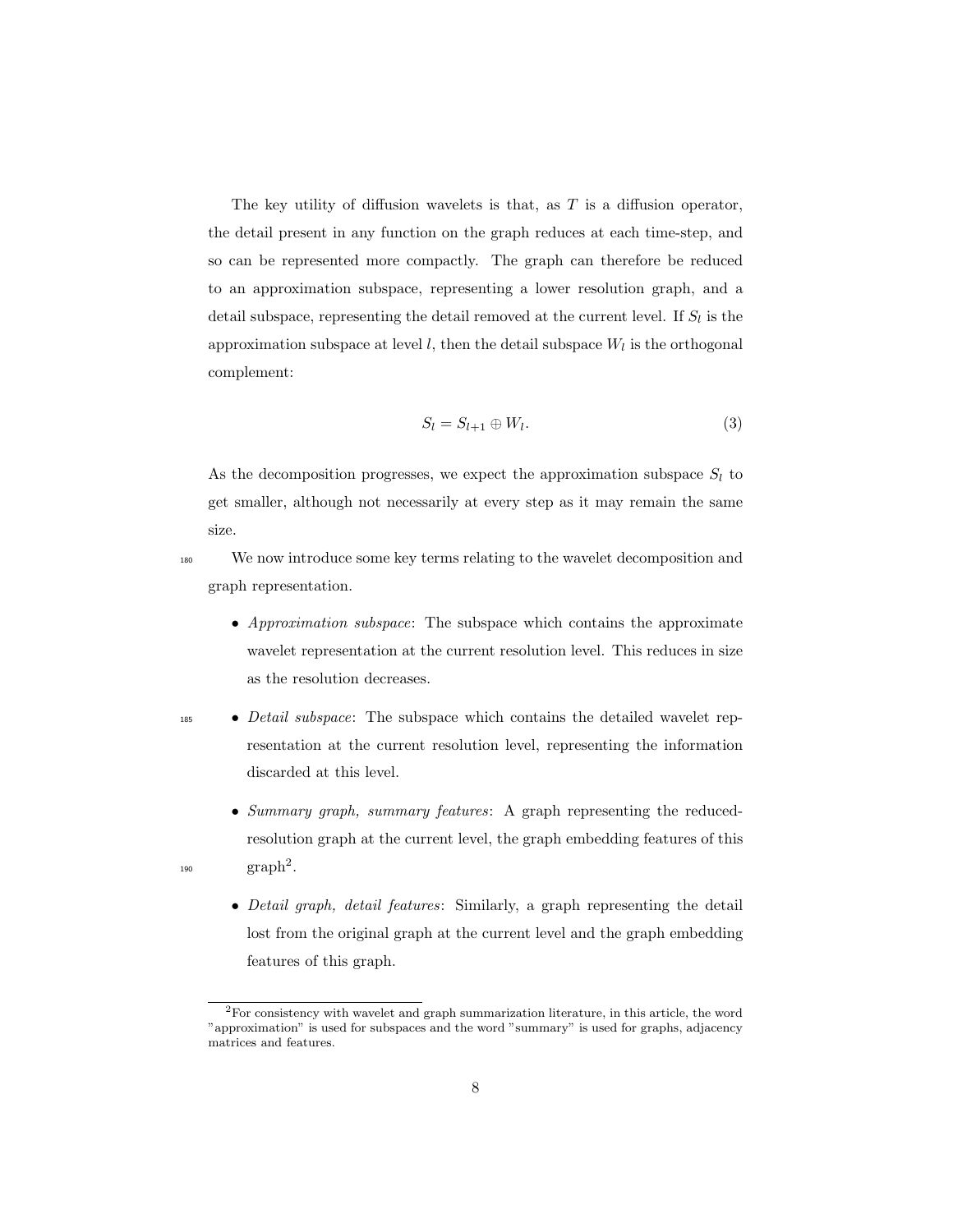The key to the graph wavelet decomposition is to define a basis for the <sup>195</sup> approximation subspace. This basis is used for representing the approximation subspace at the next level, reducing the size of the subspace. Here we follow [9] and seek a basis set which is localized and can  $\epsilon$ -approximate the diffusion operator at the next level  $l + 1$ .

At the resolution level l, the approximation subspace  $S_l$  is represented in a <sup>200</sup> level specific basis set  $\Phi_l$  (scaling functions), denoted by  $[S_l]_{\Phi_l}$ . This basis set is represented in the basis from the previous level,  $\Phi_{l-1}$ . So there is a transformation from the previous basis to the current one, expressed as  $[\Phi_l]_{\Phi_{l-1}}$ . The detail subspace  $[W_l]_{\Psi_l}$  is represented in the basis of  $\Psi_l$  (the wavelet functions). This basis is represented in the current basis as  $[\Psi_l]_{\Phi_l}$  and represents the details <sup>205</sup> removed in the current resolution level.

In almost all the applications, there is need to express these functions in the initial space  $V_0$  on some initial basis  $\Phi_0$  (usually the standard basis). These extended bases are

$$
[\Phi_l]_{\Phi_0} = [\Phi_l]_{\Phi_{l-1}} [\Phi_{l-1}]_{\Phi_{l-2}} \dots [\Phi_2]_{\Phi_1} [\Phi_1]_{\Phi_0}.
$$
\n(4)

$$
[\Psi_l]_{\Phi_0} = [\Psi_l]_{\Phi_l} [\Phi_l]_{\Phi_{l-1}} [\Phi_{l-1}]_{\Phi_{l-2}} \dots [\Phi_2]_{\Phi_1} [\Phi_1]_{\Phi_0}.
$$
\n(5)

Following the methods of Coifman and Maggioni [9], the scaling functions are obtained by a QR-decomposition of the level l diffusion operator, represented in  $\Phi_l$  on the domain and  $\Phi_{l+1}$  on the range, i.e.  $[T^{2^l}]_{\Phi_l}^{\Phi_{l+1}}$ . Similarly, the wavelet function is obtained through decomposition of  $I - [\Phi_{l+1}]_{\Phi_l} [\Phi_{l+1}]_{\Phi_l}^T$ . In this <sup>210</sup> process, the columns of the input matrix are considered as the vectors of the underlying space and the basis is derived through orthogonalization of these vectors.  $\{\phi_{l,k}\}_{k\in J_l}$  and  $\{\psi_{l,k}\}_{k\in K_l}$  are the bases of extended scaling functions and extended wavelet functions, respectively, where  $J_l$  and  $K_l$  are the index sets of the selected columns for these bases by orthogonalization process. This <sup>215</sup> process is explained in detail in Section 4.3.

9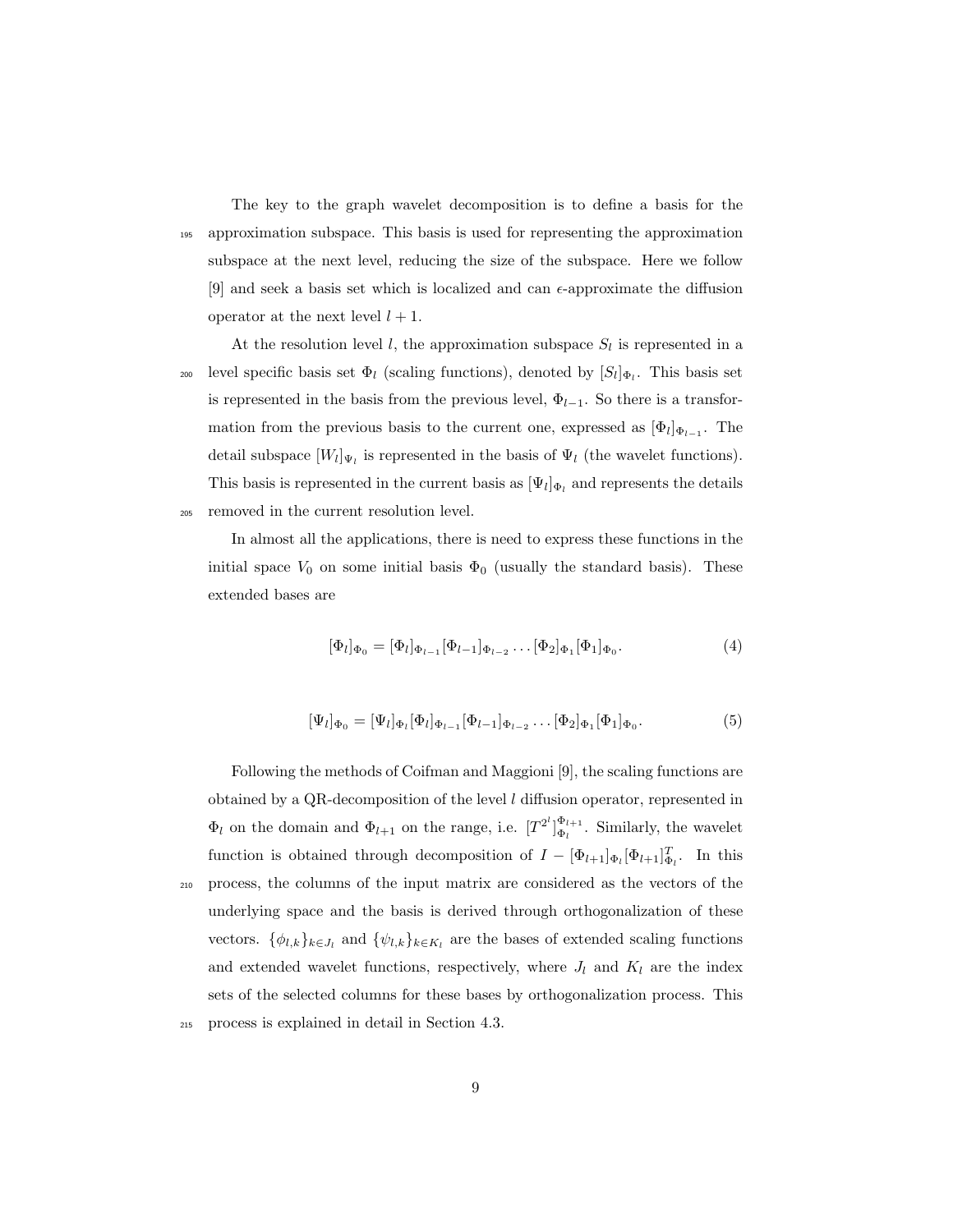

Figure 1: The flowchart of one level of DWE. Three basic sub-routines are determined in bold face, each of which is described in its corresponding paragraph.

# 4. Proposed method

A multi-resolution approach for graph comparison needs to extract different abstract levels<sup>3</sup> of graphs and be able to compare the corresponding abstract levels with each other. The proposed multi-resolution method called diffusion <sup>220</sup> wavelet embedding (DWE) method, relies on diffusion wavelet decomposition for extracting these abstract levels. Subsequently, a graph feature extraction method is used to enable efficient comparison between the graphs extracted at different levels. The flowchart of one level of DWE is drawn in Fig. 1.

As it can be seen, DWE consists of three sub-routines: 1) Abstract level <sup>225</sup> extraction, 2) Feature extraction, and 3) Graph summarization. In the first sub-routine  $A^{(L-1)}$ , the adjacency matrix of the previous abstract level, is processed through the diffusion wavelet and  $[\Phi^{(L)}]_{\Phi_0^{(L)}}$  and  $[\Psi^{(L)}]_{\Phi_0^{(L)}}$ , the bases of approximation and detail subspaces of  $L^{th}$  abstract level, are returned. Note that  $L$ , the abstract level, is not the same as the resolution level  $l$ . The summary and detail features of this level,  $F_s^{(L)}$  and  $F_d^{(L)}$ <sup>230</sup> and detail features of this level,  $F_s^{(L)}$  and  $F_d^{(L)}$ , are extracted in the second sub-

<sup>3</sup>One abstract level is identified with multiple resolution levels in the diffusion wavelet decomposition. As it will be described, each abstract level encapsulates the diffusion wavelet computations for one or more resolution levels. In this article, the superscript  $(L)$  indicates the  $L^{th}$  abstract level, while the subscript l represents the  $l^{th}$  resolution level.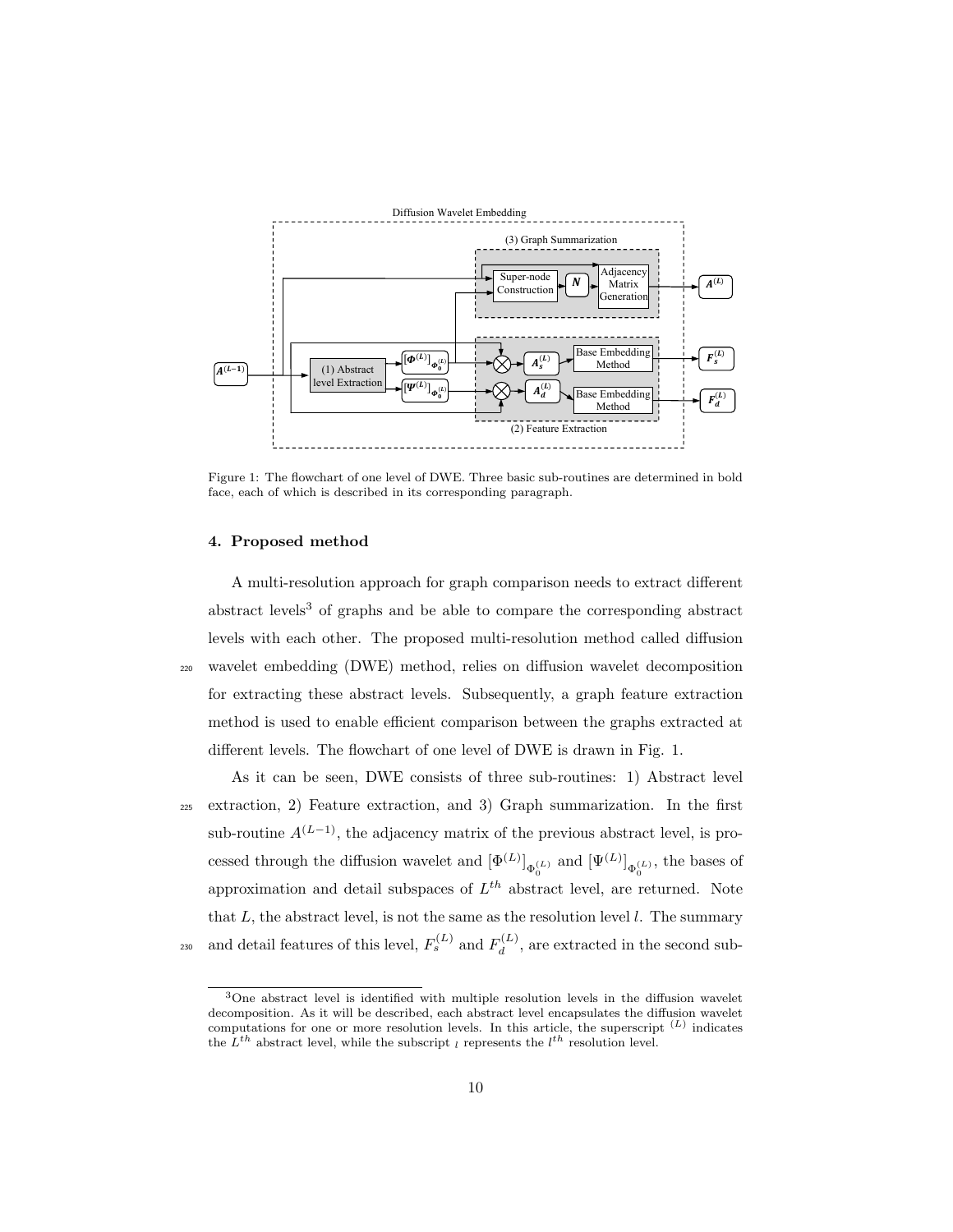routine through applying a base feature extraction method on  $A_s^{(L)}$  and  $A_d^{(L)}$  $\stackrel{(L)}{d}$ the symmetric matrices obtained from the mappings of the input graph to the approximation and detail subspaces. Finally, the next abstract graph,  $A^{(L)}$ , is built through graph summarization sub-routine and transmitted to the next <sup>235</sup> level for further processing. This sub-routine is performed in two steps. In the first step, the set of super-nodes, N, are constructed using  $A^{(L-1)}$  and  $[\Phi^{(L)}]_{\Phi_0^{(L)}}$ 

and in the second step, the adjacency matrix of the abstract graph is generated

#### 4.1. Abstract level extraction

from  $A^{(L-1)}$  and N.

The objective here is to extract the next abstract level from the input graph through application of the diffusion wavelet. We begin with the input graph  $G$ with adjacency  $A^0$ . This matrix can be written as

$$
A = [u_1, u_2, \dots, u_{|V|}], \tag{6}
$$

0

<sup>240</sup> where  $u_i$  is the i<sup>th</sup> column of the adjacency matrix. The j<sup>th</sup> element of  $u_i$ ,  $A_{i,j}$ , represents the power of connection between the vertices  $v_i$  and  $v_j$ . The strategy is to apply the diffusion wavelet decomposition on diffusion operator T to reduce the dimension of the approximation subspace. At each application of the wavelet decomposition the level of detail is reduced, but not necessarily <sup>245</sup> enough to allow us to represent the approximation space in a lower dimension. As a result, we may need to apply the decomposition multiple times before we can reduce the dimensionality of the subspace. Each dimensionality reduction is an abstract level and contains one or more resolution levels.

Let  $S_0$  be the approximation subspace in which the abstract graph of level  $L-1, G^{(L-1)}$ , and its adjacency matrix,  $A^{(L-1)}$ , are defined. Assume that at abstract level L, a dimension reduction occurs after  $m^{(L)}$  diffusion wavelet decompositions. This means that we found a sequence of wavelet decompositions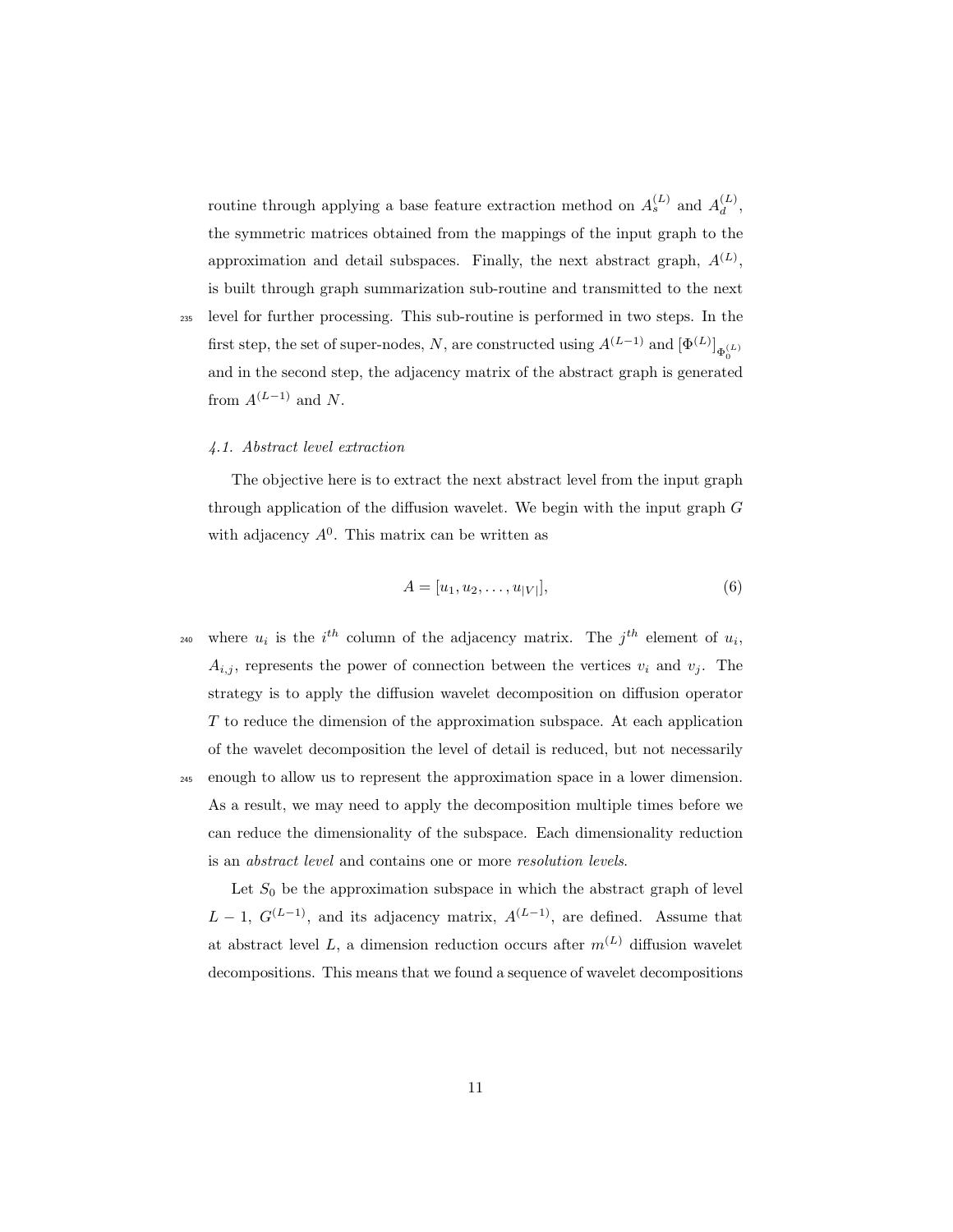such that

$$
S_0 = S_1 = \dots = S_{m^{(L)} - 1} \supset S_{m^{(L)}},\tag{7}
$$

where  $S_l$  is the approximation subspace obtained from applying diffusion wavelet  $250$  decomposition l times. In the intermediate subspaces the number of dimensions is equal to the number of dimensions of  $S_0$ , so each vertex is described with the same number of coordinates as the vertices in  $G^{(L-1)}$ . On the other hand, the dimension reduction in  $S_{m^{(L)}}$  means that every vertex can be represented by fewer coordinates and the number of vertices describing the graph can be <sup>255</sup> reduced.

# 4.2. Feature extraction

At the current level,  $[\Phi_{m^{(L)}}^{(L)}]_{\Phi_0^{(L)}}$  and  $[\Psi_{m^{(L)}}^{(L)}]_{\Phi_0^{(L)}}$  are the bases of the approximation and the detail subspaces, which are derived through eq. 4 and eq. 5, respectively. We need to map  $A^{(L-1)}$  into these subspaces in order to find the graph representation at level  $L$ . The vertex coordinates are mapped into these subspaces by projection onto the bases:

$$
X^{(L)} = A^{(L-1)} \times [\Phi_{m^{(L)}}^{(L)}]_{\Phi_0^{(L)}},\tag{8}
$$

$$
Y^{(L)} = A^{(L-1)} \times [\Psi_{m^{(L)}}^{(L)}]_{\Phi_0^{(L)}},\tag{9}
$$

where  $X^{(L)}$  represents the summary embedding and  $Y^{(L)}$  represents the detail embedding. The resulting  $X^{(L)}$  and  $Y^{(L)}$  matrices are not square because of the reduction in dimensionality. For example,  $X^{(L)}$  is a  $|S_0| \times |S_{m^{(L)}}|$  matrix. For yielding real-valued eigenvalues and eigenvectors (which are the raw materials of almost all the spectral embedding methods), the processed matrix needs to be square and symmetric. This task is done through the following equation:

$$
A_s^{(L)} = X^{(L)} X^{(L)^T}.
$$
\n(10)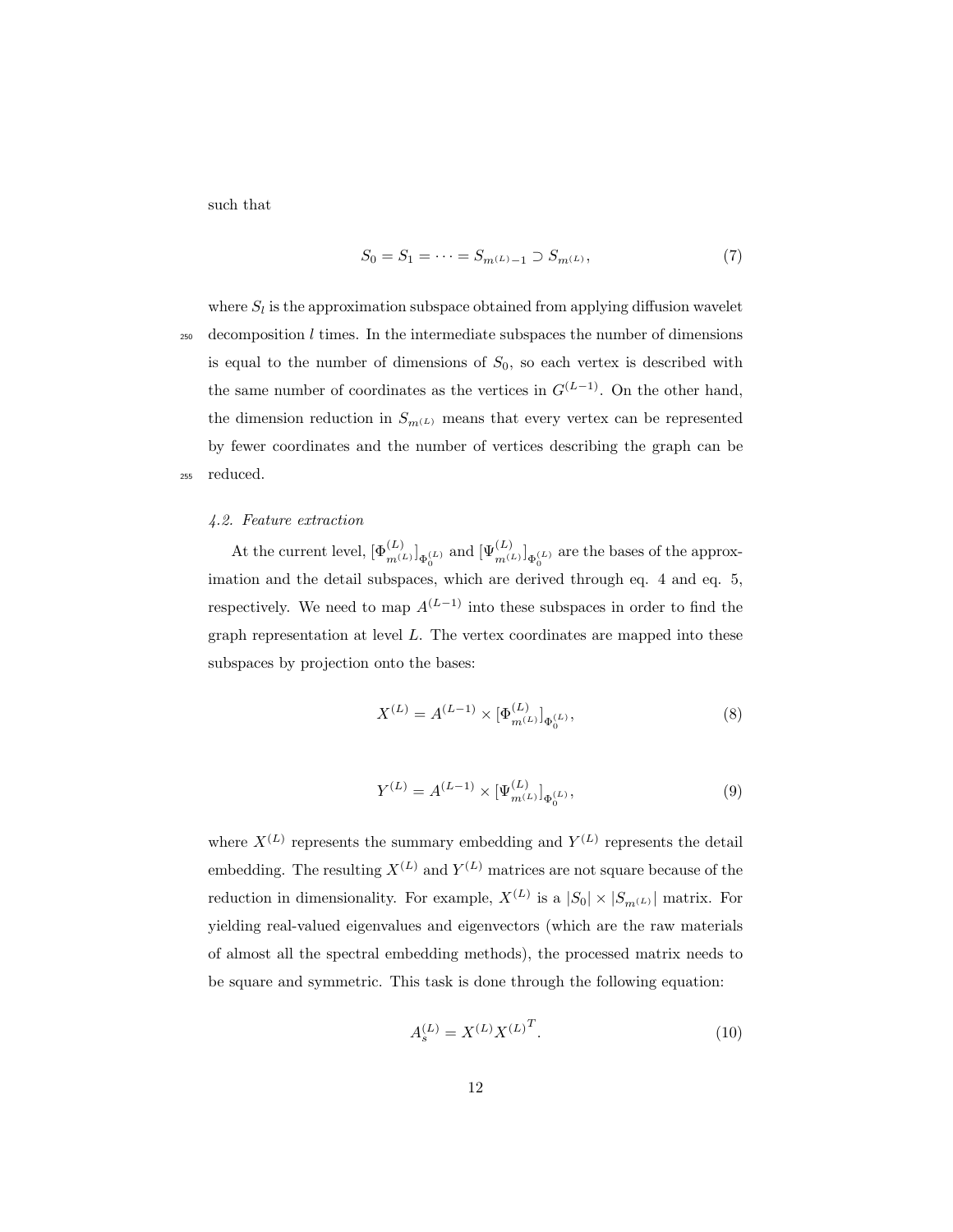There is a similar equation for the detail space. The resulting  $A_s^{(L)}$  and  $A_d^{(L)}$ d have the same dimensions as  $A^{(L-1)}$ , i.e.  $|S_0| \times |S_0|$ , but they possess less information. This kind of representation allows us to identify the original graph

- <sup>260</sup> vertices with the reduced resolution version. In fact the mappings of the input graph to the approximation and detail subspaces should have the dimensions of  $|S_{m^{(L)}}|\times |S_{m^{(L)}}|$  and  $(|S_0|-|S_{m^{(L)}}|)\times (|S_0|-|S_{m^{(L)}}|),$  respectively. But it should be noted that the resulting matrices  $A_s^{(L)}$  and  $A_d^{(L)}$  $\binom{L}{d}$ , are not used as a lower resolution representations. These matrices are used as the inputs of some 265 base graph feature method  $f(G)$  to extract the graph features in the next step. The proposed diffusion wavelet embedding method for this purpose is defined
	- Definition 1. Diffusion Wavelet Embedding (DWE): Given the set of abstract subgraphs  $A = {A} ∪ {A<sup>(L)</sup><sub>s</sub>} L = 1…ρ} ∪ {A<sup>(L)</sup><sub>d</sub>}$  $\int_{d}^{(L)} |L = 1 \dots \rho\}$  for reference graph  $G \in \mathcal{G}$  and the base embedding method  $f: \mathcal{G} \to \mathbb{R}^m$ , diffusion wavelet embedding  $F$  is:

$$
F_{f,A}: \mathcal{G} \to \mathbb{R}^{m \times (2\rho+1)}
$$
  
\n
$$
F_{f,A}(G) = [f(A), f(A_s^{(1)}), f(A_s^{(2)}), \dots, f(A_s^{(\rho)}),
$$
  
\n
$$
f(A_d^{(1)}), f(A_d^{(2)}), \dots, f(A_d^{(\rho)})].
$$
\n(11)

#### 4.3. Graph Summarization

as follows:

To proceed with the DWE at the next abstract level, a graph summarization <sup>270</sup> method is needed. Here a diffusion wavelet-based method is proposed which derives the abstract graph,  $A^{(L)}$ , from the input graph,  $A^{(L-1)}$ , through applying the basis of the summary space  $[\Phi_{m^{(L)}}]_{\Phi_0}$  to it. This procedure consists of two steps: 1) super-node construction and 2) adjacency matrix generation. In the first step, the vertices of the input graph should be partitioned into super-nodes

<sup>275</sup> which play the role of the vertices of the graph at the next level. For this purpose,  $V(G^{(L-1)})$  is divided into two groups: the participant and the deleted vertices. These two classes of vertex are defined during the wavelet decomposition process. There, the basis space is constructed by taking the first column of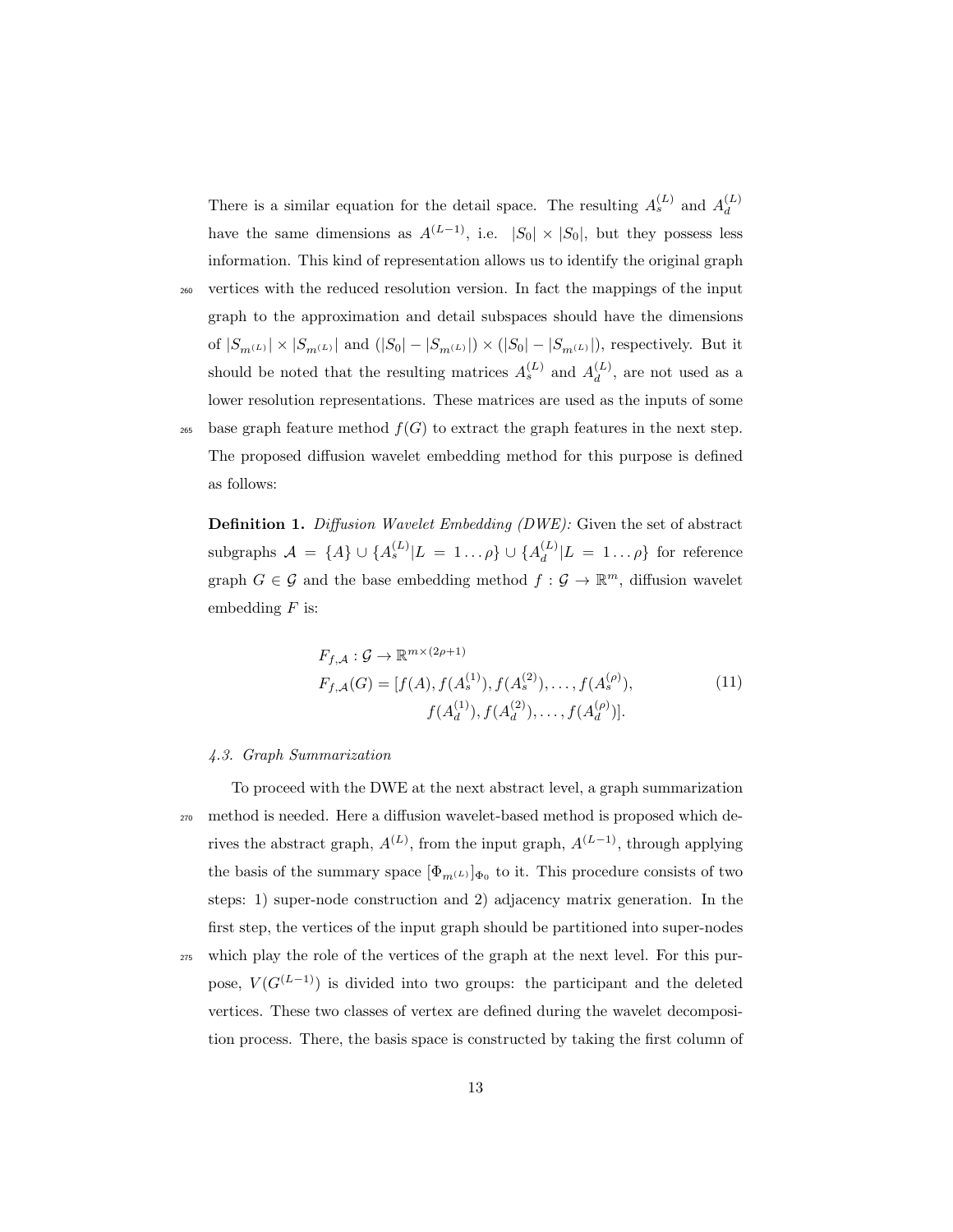A as the first basis. The next basis is formed through orthogonalization of the

<sup>280</sup> vector with greater difference to its image on the basis constructed so far. This process is repeated until the difference is lower than a pre-specified threshold. The columns which participate in basis construction through orthogonalization indicate participant vertices (with the indices included in  $J_{m}(L)$ ) and the vertices which are discarded up to desired threshold are called deleted vertices.

- <sup>285</sup> Each participant vertex is considered as the representative of a super-node. So there exist  $|J_{m^{(L)}}|$  super-nodes,  $N = \{n_1, n_2, \ldots, n_{|J_{m^{(L)}}|}\}\.$  Now it is time to assign the deleted vertices to the super-nodes. Two approaches are proposed here for this purpose: Nearest Neighbor (NN) and Maximum Participation (MP).
- <sup>290</sup> In NN approach, the deleted vertices are assigned to their nearest super-node in the target space. For this purpose, a 1NN classifier is used while the columns of  $X^{(L)}$  corresponding to the participant vertices are the training points and the columns of  $X^{(L)}$  corresponding to the deleted vertices are the test points.  $X^{(L)}$  is computed through eq. 8.

Motivated from [38], in the MP approach, the  $j<sup>th</sup>$  entry of the extended scaling function corresponding to the super-node  $n_k$ , is considered to be the amount of participation of  $v_j$  in constructing this super-node. Thus, each deleted vertex  $v_j$  is assigned to the super-node  $n_k$  which has more participation in making this super-node relative to the others. In other words,  $v_j$  shows more tendency to make  $n_k$  rather than other super-nodes. This heuristic is expressed in the following equation:

$$
S(v_j) = \underset{k,k \in J_{m}(L)}{\text{argmax}} \phi_{m^{(L)},k}^{(L)}(j), \tag{12}
$$

295 where  $\mathcal{S}(v_i)$  is the super-node which the deleted vertex  $v_i$  is assigned to.

After assigning all the deleted vertices to the super-nodes, partitioning the members of  $V(G^{(L-1)})$  into super-nodes,  $N = V(G^{(L)})$ , is completed. The next step is to insert edges between these vertices and form  $E(G^{(L)})$  through adjacency matrix generation. For this purpose the vertex identification operator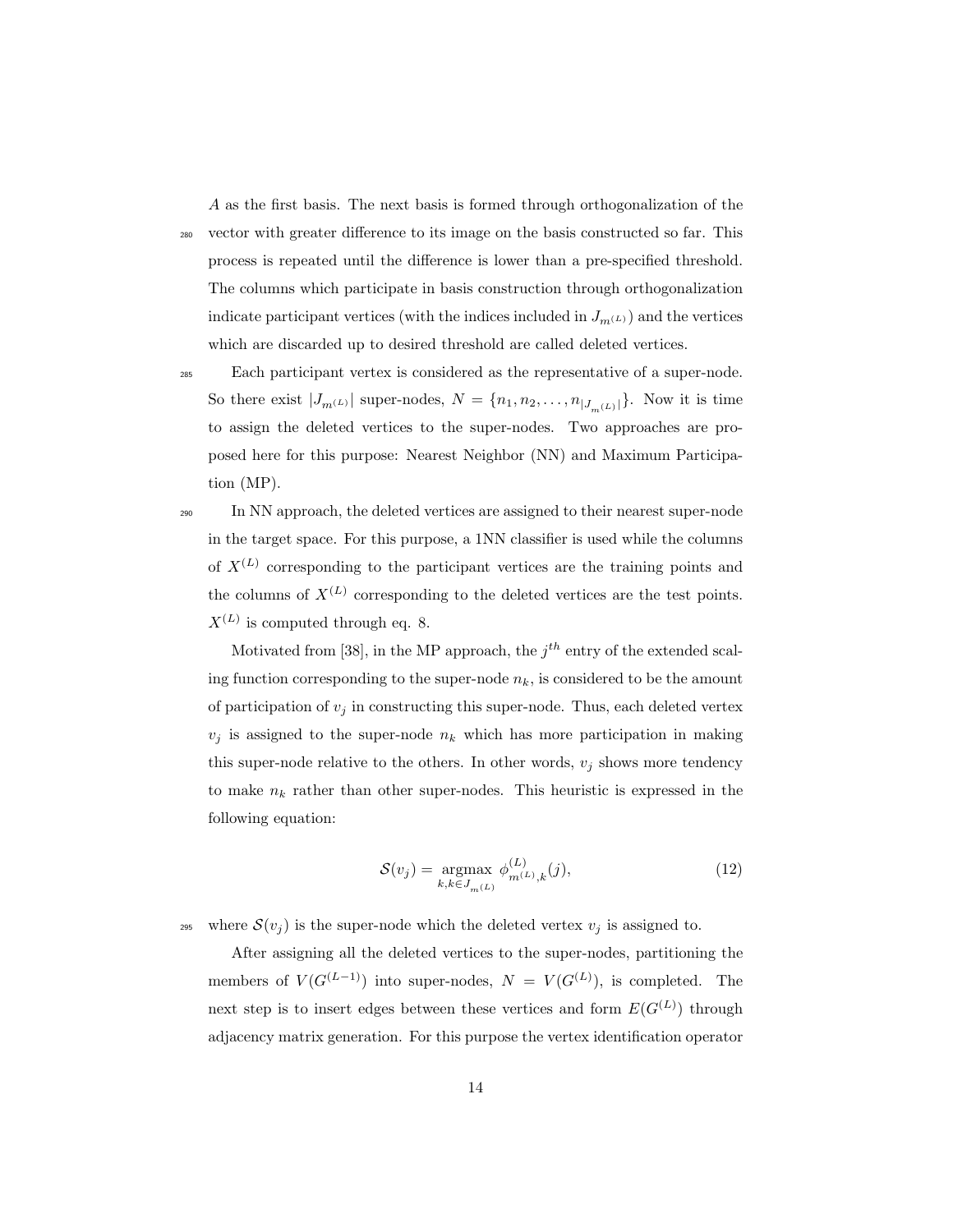

Figure 2: An example for vertex identification on the vertices of the super-nodes.

 is used, and an example of this operation is shown in Fig. 2. Two vertices  ${v_3, v_4}$  are merged in the natural way by including any edges external to the pair. Internal edges become self-loops. The resulting graph  $G \setminus \{v_3, v_4\}$  is shown at the top-right of Fig. 2.

# 4.4. The Algorithm

- The algorithm of the proposed method is shown in Algorithm 1. The inputs of this algorithm are the graph adjacency matrix  $A$ , the number of abstract levels  $\rho$ , the diffusion wavelet threshold  $\varepsilon$ , the super-node construction method  $\theta$ , and the base embedding method  $f : \mathcal{G} \to \mathbb{R}^m$ . The output is the  $m \times (2\rho + 1)$ dimensional feature matrix  $F$ . At first, the embedded vector of the reference  $_{310}$  graph,  $f(A)$ , is considered as the first column of the feature matrix F. The main body of the algorithm is repeated  $\rho$  times. In each iteration, the operation corresponding to a single abstract level is performed. In step  $(i)$ , each time, one level of diffusion wavelet is applied on the transition matrix  $T$  through the function Diffusion Wavelet. If the dimension of the approximation sub-
- space is reduced, this subspace is considered as the approximation subspace of the abstract level  $L$ , otherwise another level of the diffusion wavelet is applied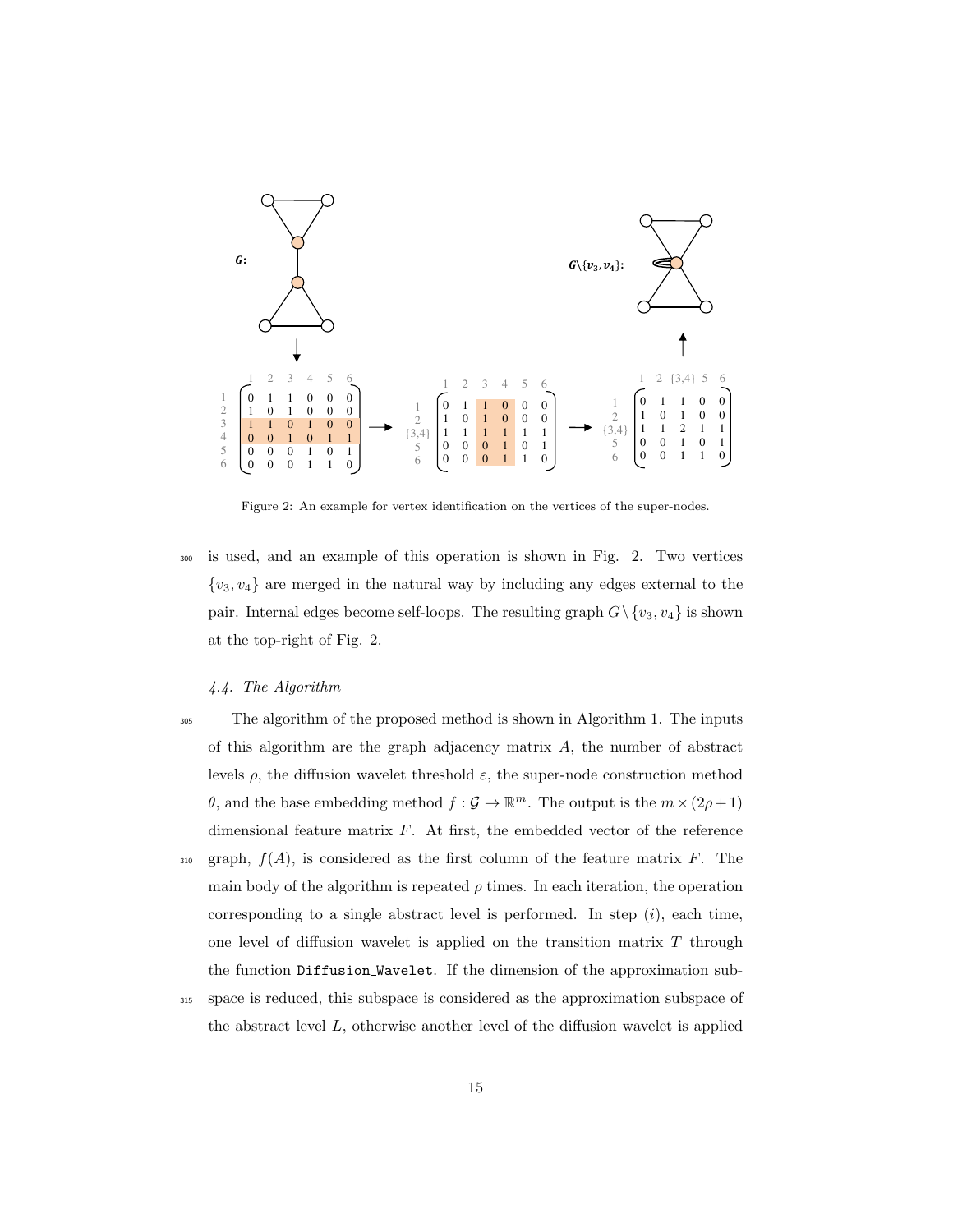on the projection of  $T$  on the scaling functions. The inputs of the function Diffusion Wavelet are the transition matrix  $T$ , the extended scaling functions of the previous resolution level  $[\Phi_{l-1}]_{\Phi_0}$ , the basis of the initial space  $\Phi_0$ , and

- 320 the threshold  $\varepsilon$ . Its outputs are the mapping of transition matrix T on the approximation subspace of the current resolution level, the extended scaling and wavelet functions of this level  $([\Phi_l]_{\Phi_0}, [\Psi_l]_{\Phi_0})$ , and the indices  $J_l, K_l$  of the dimensions involved in the summary and detail spaces of T, respectively. In step  $(ii)$ , The vertex coordinates in the previous abstract level is mapped to the
- <sup>325</sup> approximation and wavelet subspaces, the resulting matrices are converted to the square symmetric ones, and their embedded vectors are inserted into feature matrix  $F$ . In step *(iii)*, every participant node initiates a super-node as its representative. The super node of every deleted node is either set to be its nearest representative in the mapped coordinates or selected according to eq.
- 330 12, depending on the choice of method  $\theta$  being NN or MP. For the first case, determining the 1-nearest neighbor is equivalent to finding the nearest point in terms of Euclidean distance (or any other distance metric) and the mapped coordinates is fetched from matrix X. In step  $(iv)$ , the adjacency matrix of the new abstract graph is computed through applying function vertex identify
- <sup>335</sup> each time on the members of one super-node. This function takes the adjacency matrix A and the super-nodes  $N(i)$  as input and identifies the members of  $N(i)$ in the output adjacency matrix. Finally, the transition matrix and its space are updated for the next iteration.

The time complexity of the algorithm is principally dependent on either the <sup>340</sup> base embedding method or the diffusion wavelet decomposition process. The diffusion wavelet decomposition relies on QR decomposition of a matrix which is typically  $O(|V|^3)$ , with the usual speed-up for sparse graphs. This process must be repeated for each wavelet level, but in the experiments here, the number of levels required is small (1 in half of the cases and less than 7 in 93 percent of <sup>345</sup> the cases). We use the Laplacian spectrum embedding method, which is again  $O(|V|^3)$  and the overall complexity is  $O(l|V|^3)$  where l is the total number of wavelet levels required.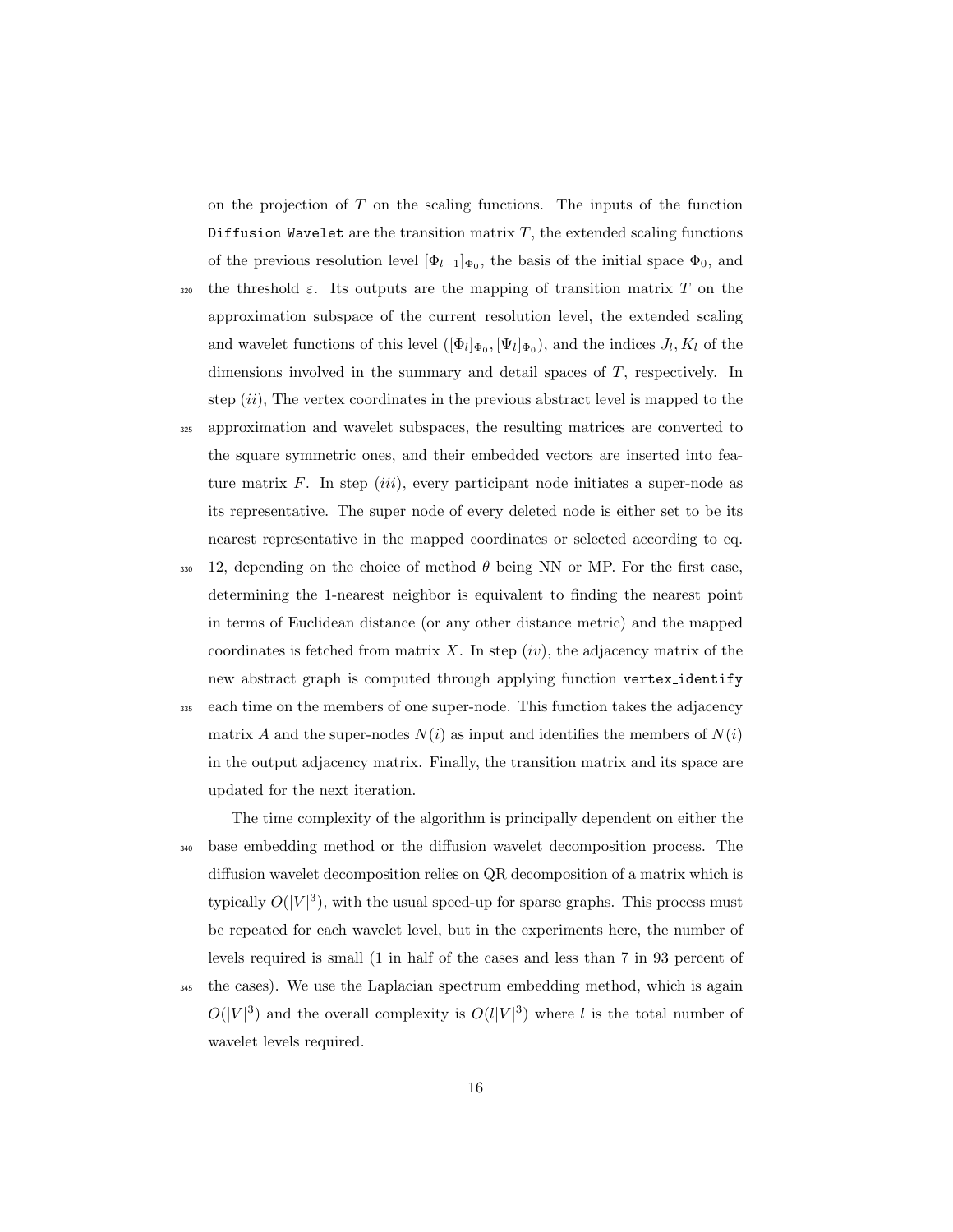Algorithm 1 The algorithm of diffusion wavelet embedding method.

Inputs: A: adjacency Matrix ρ: Number of abstract levels ε: Diffusion wavelet precision  $\theta$ : the super-node construction method (NN or MP)  $f$ : the base embedding method  $% \left( f\right)$ **Output:**  $F$ : the feature matrix 1: Add  $f(A)$  as a column of matrix  $F$ 2:  $T \leftarrow$  Transition\_Matrix(A) 3:  $S \leftarrow S_0$ 4: for  $L = 1, \ldots, \rho$  do  $\triangleright$  (i). Abstract level extraction 5:  $\Phi_0 \leftarrow$ an orthonormal basis which  $\varepsilon$ -spans S<br>6:  $J_0 \leftarrow \{1 \dots \text{col}(T)\}\$ 6:  $J_0 \leftarrow \{1 \dots \text{col}(T)\}$ <br>7:  $l \leftarrow 1$  $l \leftarrow 1$ 8: while  $J_{l-1} = J_l$  do<br>9:  $[(\Phi_l]_{\Phi_l}, [\Psi_l]_{\Phi_l},]$  $9\colon\qquad\qquad [[\Phi_l]_{\Phi_0},[\Psi_l]_{\Phi_0},(J_l,K_l),T]\leftarrow\texttt{Diffusion\_Wavelet}(T,[\Phi_{l-1}]_{\Phi_0},\Phi_0,\varepsilon)$ 10:  $\overline{l} \leftarrow \overline{l+1}$ 11: end while  $\triangleright$  (ii). Feature extraction 12:  $X \leftarrow A \times [\Phi_l]_{\Phi_0}$ <br>13:  $A^s \leftarrow XX^T$ 14:  $A^d \leftarrow (A \times [\Psi_l]_{\Phi_0})(A \times [\Psi_l]_{\Phi_0})^T$ 15: Add  $f(A^s)$  and  $f(A^d)$  as two columns of matrix F  $\triangleright$  (iii). Graph Summarization: Super-node construction 16: for every participant node i, add i to  $S(i)$ 17: for every deleted node *i*, add *i* to  $S\left(\right)$  $\mathcal{L}$  $\underset{k,k \in J_l}{\text{argmin}} \|X(J_l(k)) - X(i)\|_2$  if  $\theta$  is NN  $\argmin_{k,k \in J_l} \|\mathbf{A}(J_l(k)) - \mathbf{A}(i)\|_2$  if  $\theta$  is NN<br>  $\argmax_{k,k \in J_l} \Phi_l(i,k)$  if  $\theta$  is MP  $\triangleright$  (iv). Graph Summarization: Adjacency matrix generation 18: for every  $S(i)$ ,  $A \leftarrow$  vertex identify(A, members of  $S(i)$ ) 19:  $T \leftarrow$  Transition Matrix(A)<br>20:  $S \leftarrow \{\{\phi_{l,k}\}_{k \in J_i}\}$ 20:  $S \leftarrow \langle \{\phi_{l,k}\}_{k \in J_l} \rangle$ 21: end for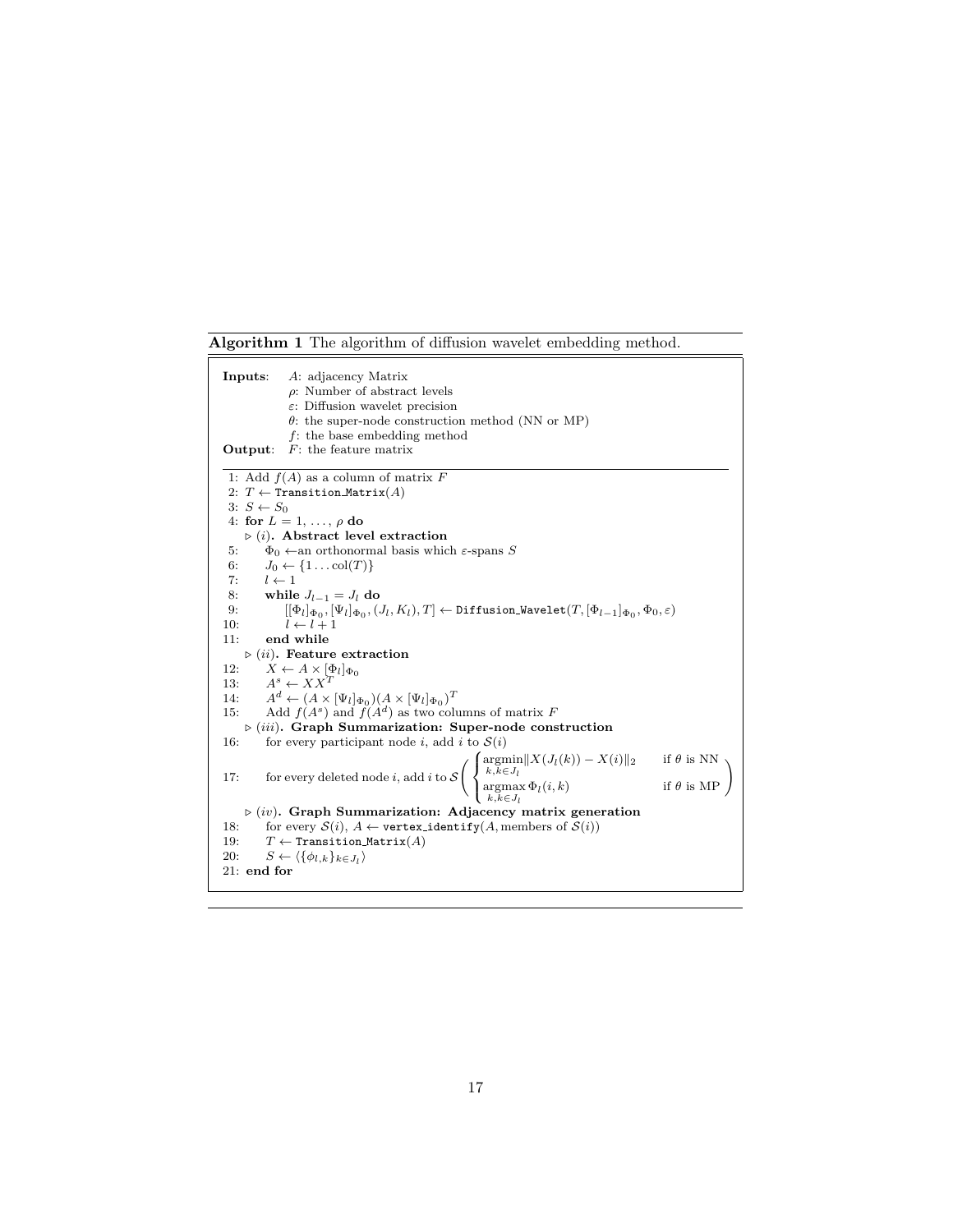As it can be seen, unlike the previous embedding methods which return a feature vector for each graph, the output of DWE is a feature matrix.

## <sup>350</sup> 5. Experiments

In this section, we report the results of experiments to show the effectiveness of the summarization and the embedding method. To begin, we examine the properties of the graph summarization; in section 5.1 we use a toy example to illustrate how the graph reduces in resolution whilst maintaining the key <sup>355</sup> structures. In section 5.2 we evaluate the accuracy of the summarization using synthetic data with varying structure.

In section 5.3 we evaluate the performance of multi-scale representation with respect to edit distance, which is considered the gold-standard measure of graph dissimilarity. Finally, in section 5.4 we explore whether real data has the multi-<sup>360</sup> scale properties which make our approach useful and compare the performance of the method with other state-of-the-art algorithms on real datasets.

In these experiments, three abstract levels are used in addition to the base level. So the feature vector set is  $\{f(A), f(A_s^{(1)}), f(A_s^{(2)}), f(A_s^{(3)}), f(A_d^{(1)})\}$  $\binom{1}{d}$ ,  $f(A_d^{(2)}$  $\binom{2}{d}$  $, f(A_d^{(3)}$  $\binom{O}{d}$ . The base embedding method is Laplacian spectrum, which is simple <sup>365</sup> and powerful. The classification accuracies are estimated using 5NN classifier. The reported values are the averages of 10 separate runs of 5-fold cross validation.

#### 5.1. Toy example for summarization

In this section, the summaries of a sample graph are represented for compar-<sup>370</sup> ison between NN and MP approaches in super-nodes construction. This graph, G, illustrated in Fig. 3a has three triangle structures composed of three node sets  $\{1, 2, 3\}, \{4, 5, 6\}, \text{ and } \{6, 7, 8\}.$  The second and the third triangles are closer to each other and they are separated from the first triangle by means of the edge {3, 4}. It is expected for an appropriate summarization method to <sup>375</sup> encapsulate the vertices of each triangle into a separate super-node in initial ab-

stract levels and cluster the second and the third triangles into one super-node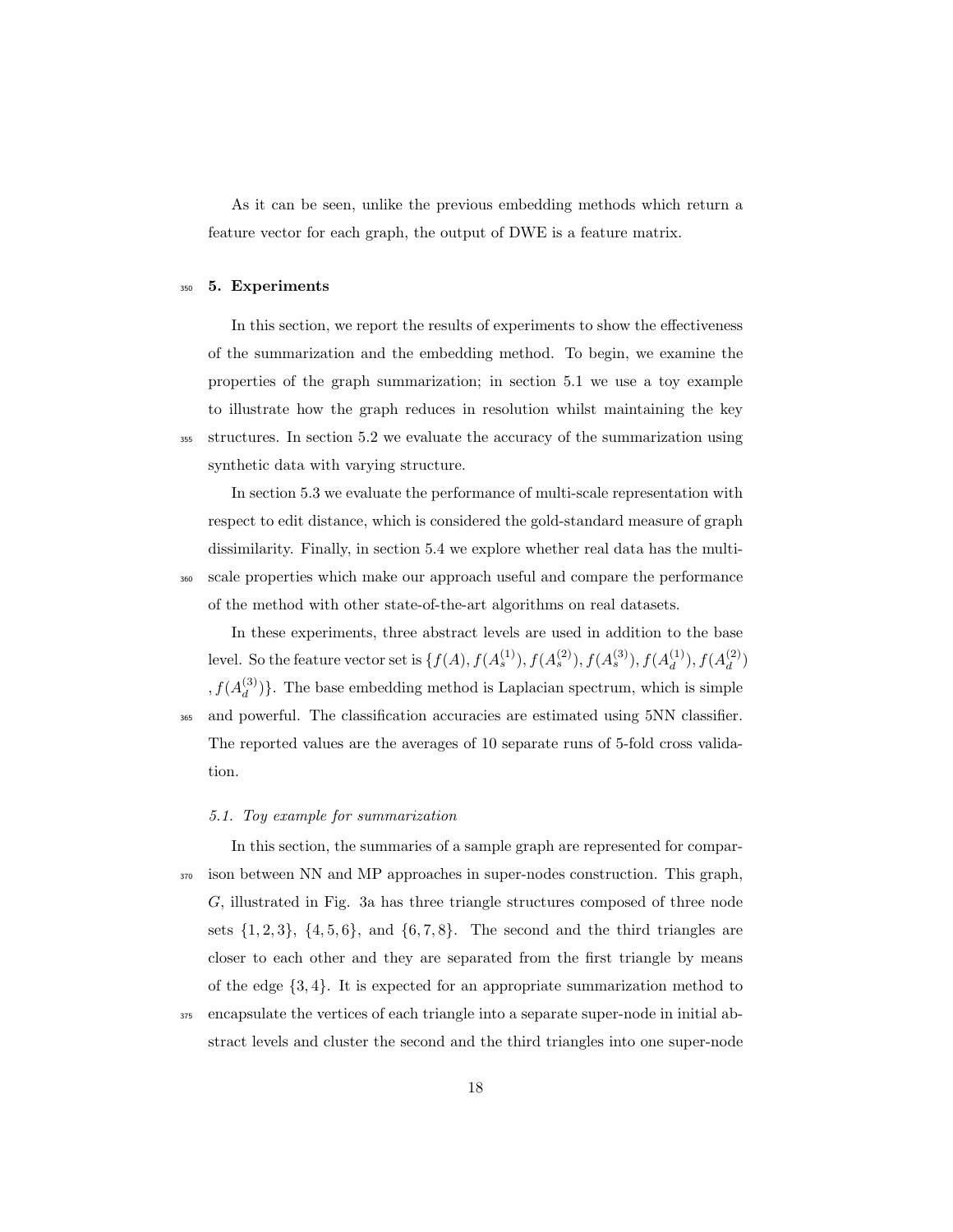

(b) DWE-MP method

Figure 3: The example for different super-node construction approaches in proposed graph summarization.

in further iterations. As shown in Fig. 3a, NN approach which clusters nodes with similar relations in every step, could not differentiate between the second and the third triangles which are located close to each other, but it could specify <sup>380</sup> the coarser node clusters in further steps. As Fig. 3b exhibits, MP approach met the first expectation by constructing a node cluster for each triangle up to the third summary level (however the super-node members are not as we expect), but the coarser node clusters could not be established in further steps using this approach, as the separating structure of edge {3, 4} disappeared in <sup>385</sup> initial summarization steps. It can be concluded that using NN approach offers more hope for constructing suitable medium and large size super-nodes, but the impact of imprecise small super-nodes on overall summarization accuracy should be more investigated.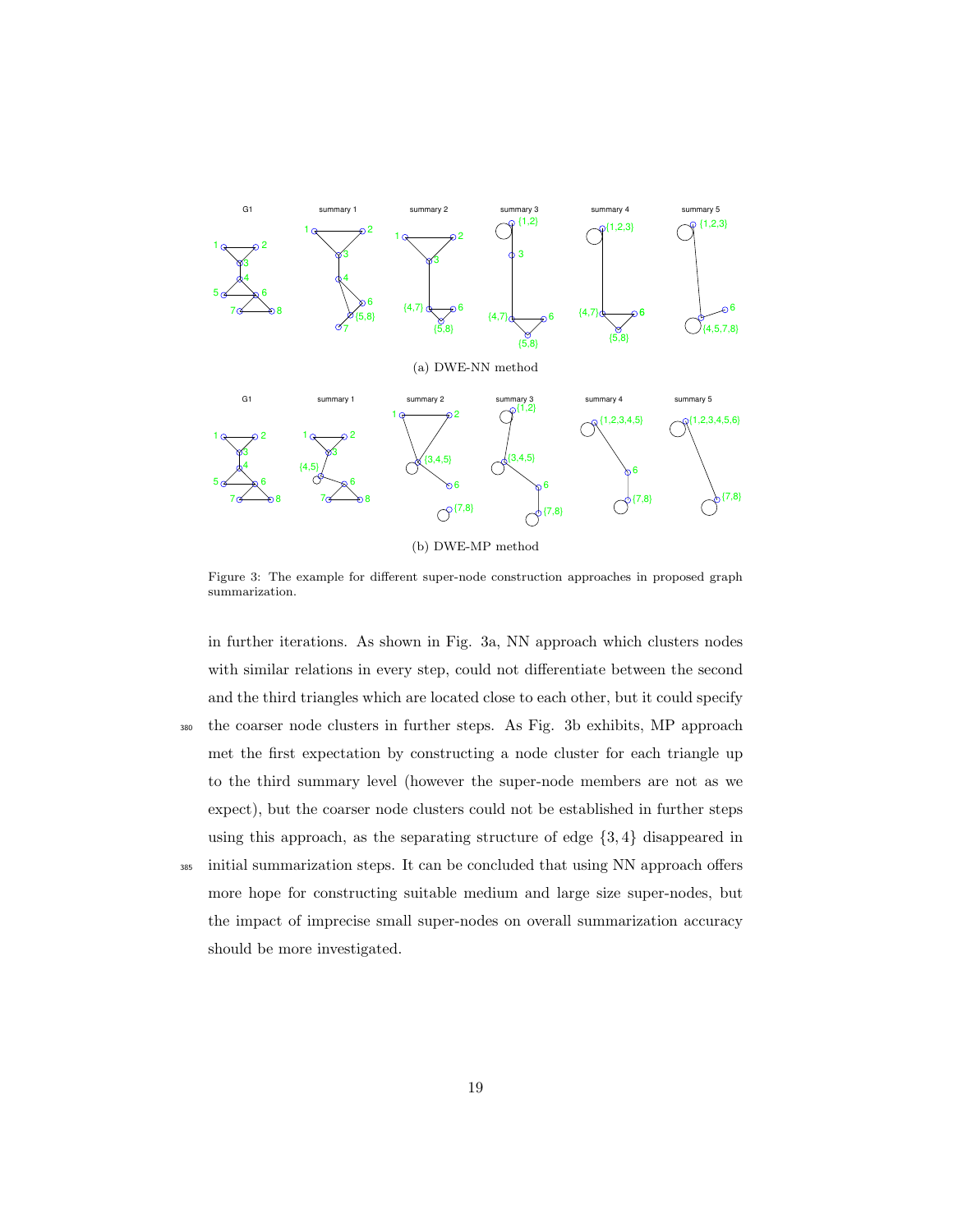5.2. Accuracy of summarization on random graphs

<sup>390</sup> The previous section exhibited some behaviors of NN and MP approaches in super-node construction. In order to judge between these two approaches, they should be applied on a set of graphs with known multi-scale structures. We prefer to use a synthetic graph set rather than a real one. The reason is twofold. First, there is not a straightforward method to realize the inherent node

<sup>395</sup> clusters in a real dataset, while in a synthetic dataset, the composition of the inherent node clusters is under control. Second, although the overall accuracy of DWE method using either of these two super-node construction approaches can be estimated on real datasets (as in section 5.4), we cannot conclude from the overall accuracy that the differences are merely due to the difference between <sup>400</sup> the selected super-node construction methods, because the final results affect by the subsequent steps as well. The behaviors of these steps may vary in applying

In the synthetic graph set, we composed some inherent node clusters called communities such that they have many within-cluster relations but a few between-

on different structured graphs resulted from NN and MP approaches.

<sup>405</sup> cluster relations. The members of these communities are recorded for estimating the accuracies of NN and MP approaches, in the following. We use a synthetic graph set composed of 100 random graphs in this experiment. The number of communities and the number of vertices included in each community are picked randomly from the sets  $\{2, 3, 4\}$  and  $\{6, 7, 8\}$ , respectively. These numbers are

<sup>410</sup> chosen as a compromise between providing a test for the graph summarization algorithm, and the computational complexity of testing on large sets of large graphs. Every vertex has 4 to 8 adjacent vertices within the community and every community has 1 to 4 adjacent communities. The adjacent vertices which connect the communities are picked randomly and every two graph communi-<sup>415</sup> ties are connected through at most 1 edge. The graphs are connected. Some of

the synthesized graphs are drawn in Fig. 4. These graphs have a community structure which varies in size and number.

To estimate the node clustering accuracy, the last level super-nodes with the size greater than one are considered for every graph and all possible two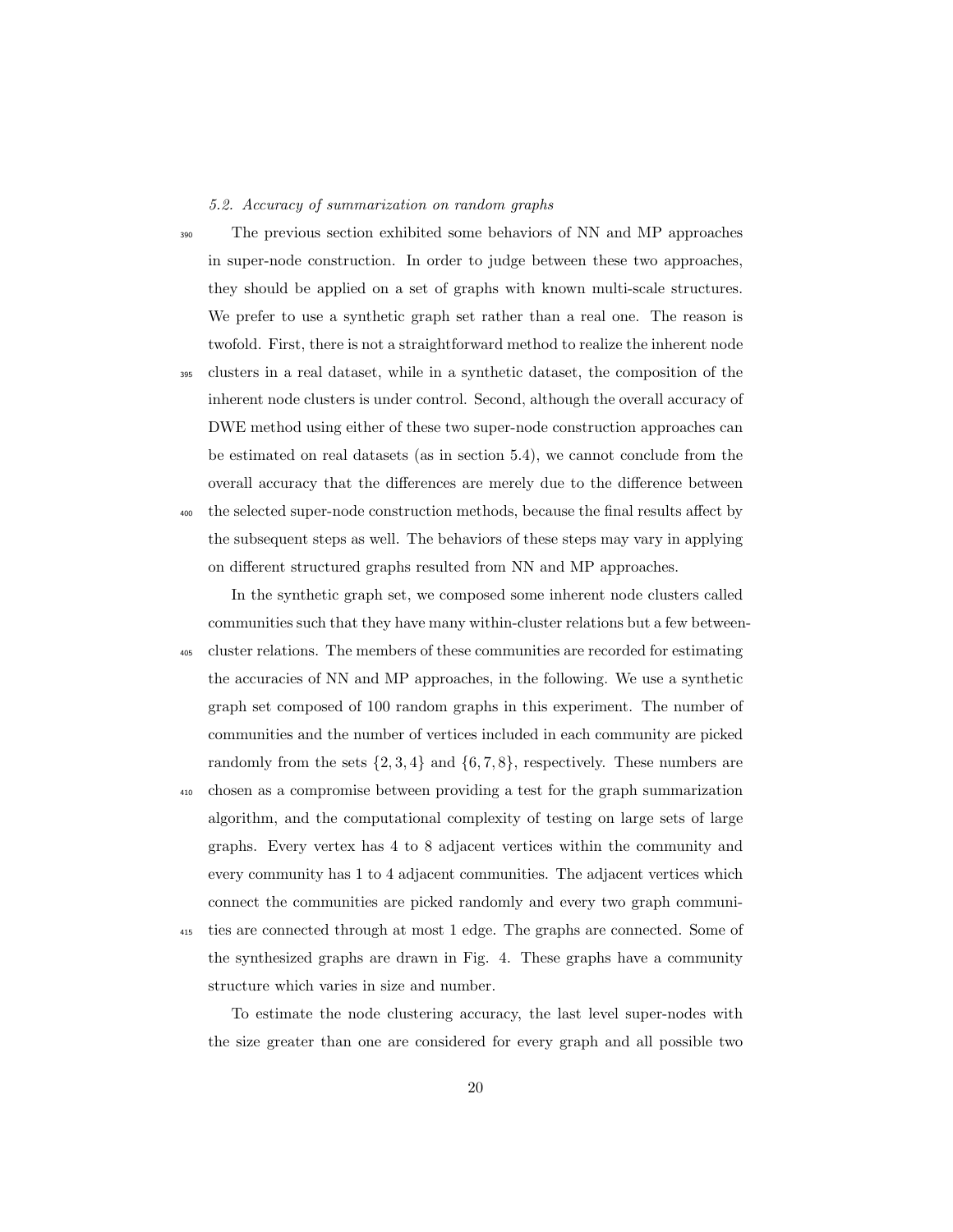

Figure 4: Some of the random graphs synthesized for comparing NN and MP approaches against each other.

Table 1: The estimation of node clustering accuracy for NN and MP approach.

| Method | #homos | #heteros | #all | $\%SNC precision$ |
|--------|--------|----------|------|-------------------|
| NΝ     | 3266   | 655      | 3921 | 83.2951           |
| MР     | 2318   | 917      | 3235 | 71.6538           |

subsets of their vertices are checked for being in the same community. We call the relation of being in the same community as homogeneity and that of being in different communities as heterogeneity. The number of homogeneities and heterogeneities in every graph is computed and the results are summed over all graphs to obtain the values  $#homos$  and  $#heteros$ , respectively. The precision of every super-node construction method is estimated as follows:

$$
SNC precision = \frac{\#homos}{\#all},\tag{13}
$$

where  $\#all = \#homos + \#heteros$  is the total number of two subsets checked for all graphs. The results are tabulated in Table 1. As it can be seen from the  $\#all$  column, NN approach can cluster more nodes and obtain more abstract graphs, additionally its  $#homos$  and  $#heteros$  are greater and less than their counterparts in MP approach, respectively. Thus we use NN approach in supernode construction from now, as its estimation of node clustering accuracy is better than MP approach.

## <sup>425</sup> 5.3. Following the edit distance

Graph edit distance between two graphs is defined as the minimum cost edit operations (e.g. edge deletion) needed for transforming first graph into second one [39], and is considered the gold standard to assessing the similarity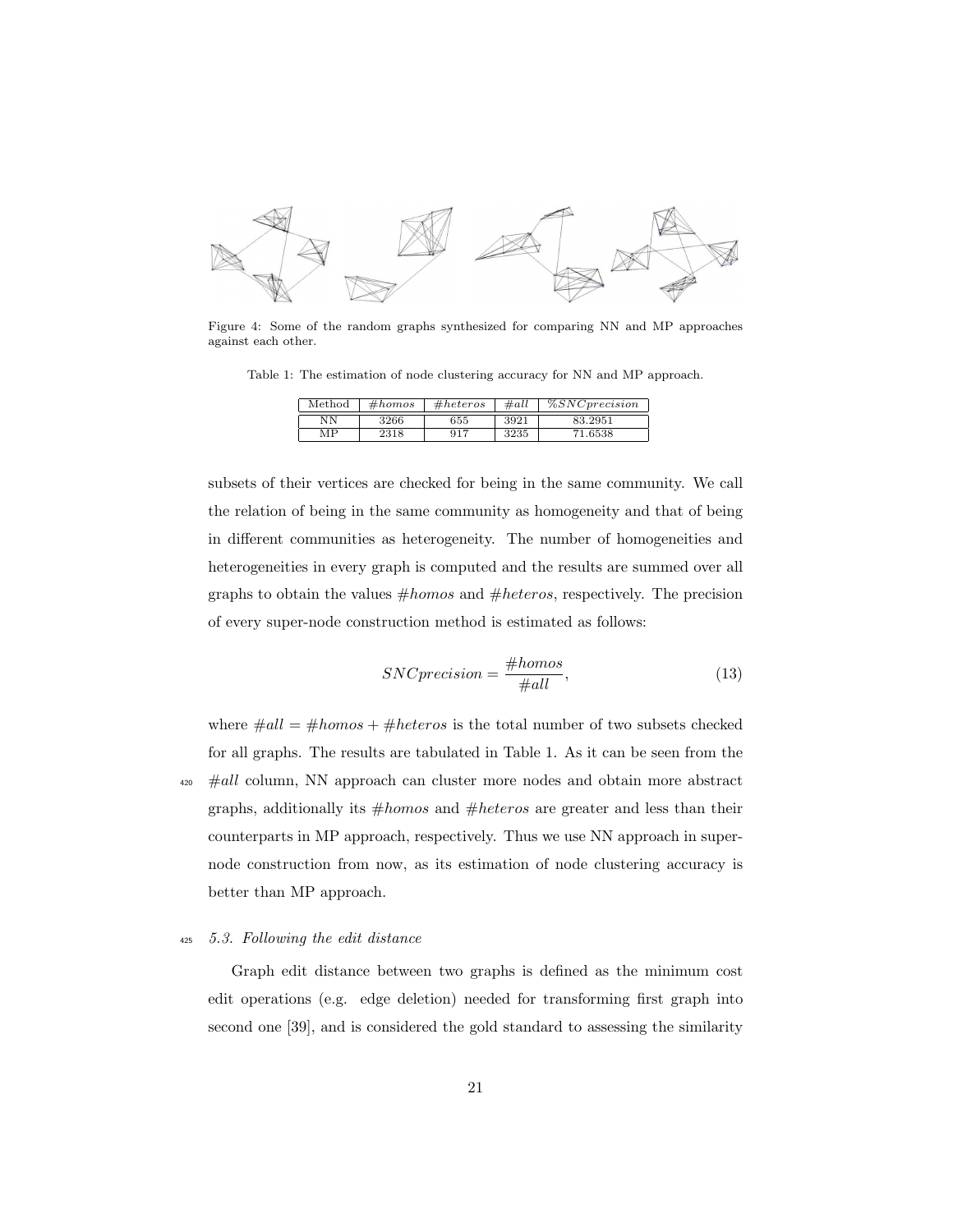of two graphs. The feature distance of an appropriate embedding method is

<sup>430</sup> expected to follow the graph edit distance (which is accurate but expensive to compute). In our case, if two graphs have a small edit distance from each other, the distance of their DWE feature vector should be small as well and vice versa. Our experiment for studying this requirement is as follows.

A seed Delaunay triangulation graph, shown in Fig. 5, is generated with 100 vertices, the  $(x, y)$  coordinates of which are the real numbers picked randomly from the range [1−100]. We then delete successive random edges from the graph to yield a sequence of graphs with increasing edit distance from the original. In this way, we produce a set of graphs with known edit distance from 1 to 30. The long vector of DWE feature matrix of each graph in the sequence is

- <sup>440</sup> extracted and its Euclidean distance from the feature vector of the seed graph is considered. This process is repeated 1000 times and the average feature distance of graphs with each value of edit distance is computed. Fig. 6 shows this average values in contrast to their corresponding edit distances. NN and MP approaches are used as the super-node construction approach in DWE-NN and DWE-MP,
- <sup>445</sup> respectively. It can be seen that the feature distances follow the trend of the edit distances, especially in DWE-NN method. However the deviation from the mean value is considerable.

In these experiments, we use the Laplacian spectrum as the base embedding method. It is well known that this embedding suffers from the problem of <sup>450</sup> cospectrality, which means that two graphs have the same spectrum and hence the same embedding [14, 26]. As a result, the embedded distance is zero, but the edit distance is non-zero. The diffusion wavelet embedding can alleviate this problem because it explores multiple scales where the cospectrality problem may not exist.

<sup>455</sup> We examined a number of cospectral graph sets from [26]. Three sets of Strongly Regular Graphs (SRGs) and two sets of Balanced Incomplete Block Designs (BIBDs) are used. The DWE successfully distinguishes the cospectral sets SRG(25,12,5,6), SRG(26,10,3,4) and BIBD(15,3,1) but not SRG(36,15,6,6) and BIBD(23,11,5). DWE does not offer a complete solution to the problem of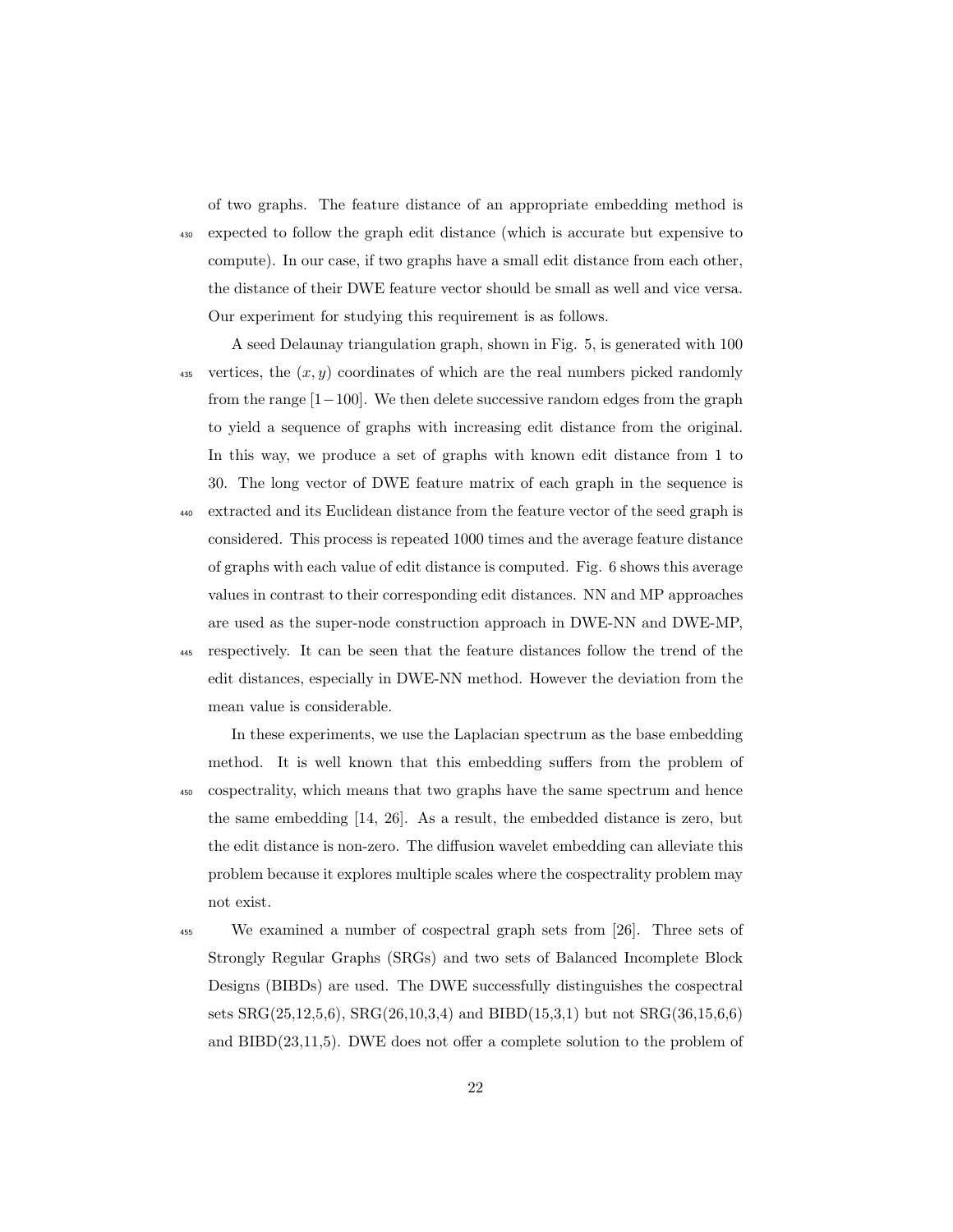

Figure 5: The random Delauney triangulation seed graph.



Figure 6: The feature distances of different versions of DWE vs edit distances.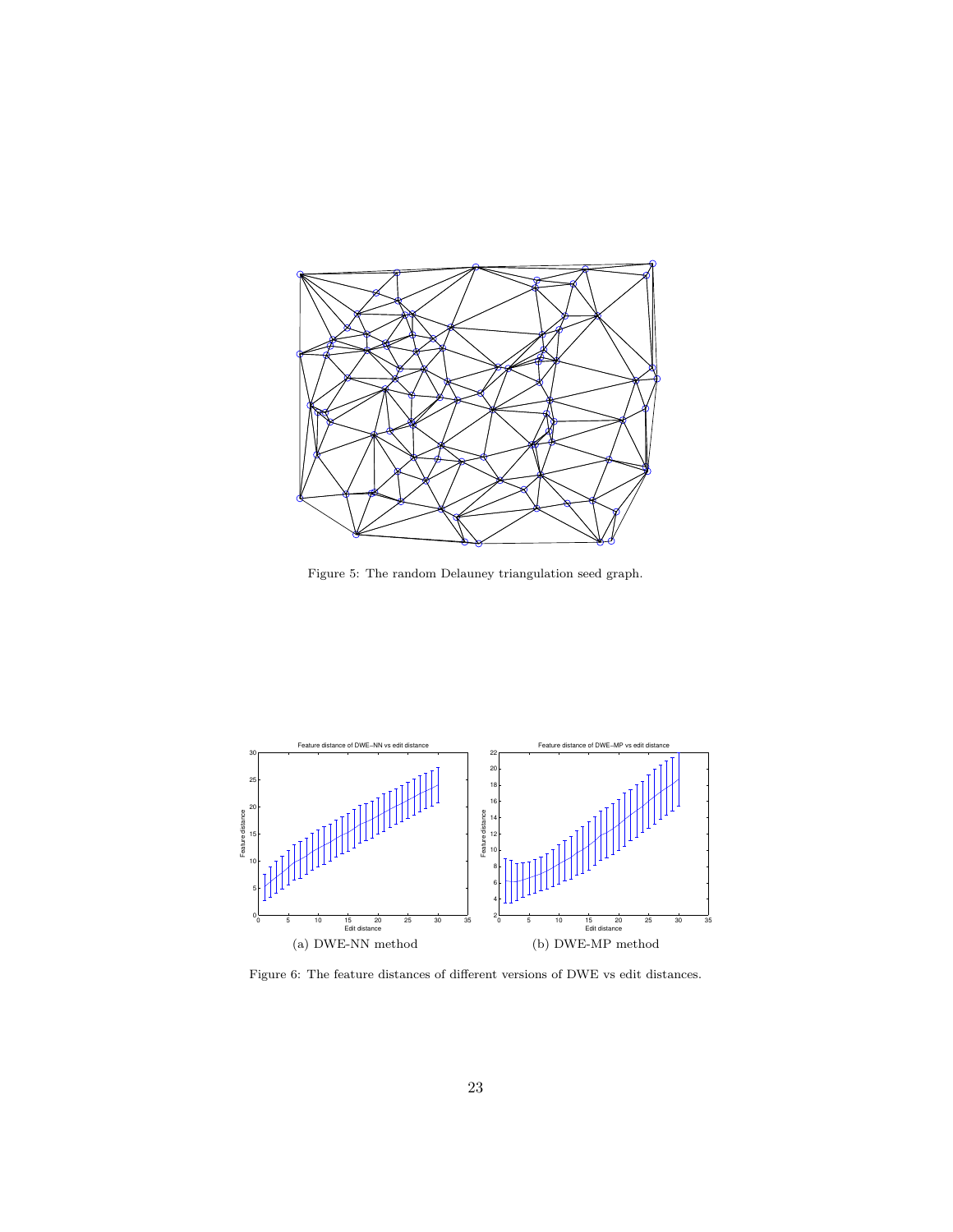<sup>460</sup> cospectrality but improves the performance of the base embedding method.

#### 5.4. Classification accuracy of DWE on real datasets

In our final experiment, we examine the performance of DWE of real-world data in classification problems. We use eight different graph datasets which are common in the graph classification literature, the properties of which are <sup>465</sup> tabulated in Table 2. The first five datasets consist of object detection graphs which are extracted from images; however the method of the graph extraction, the graph sizes and their other properties are different. Among them, The COIL15 dataset is of 15 classes of COIL-DEL dataset of [40] with the relatively large graphs. The final three datasets are bio- and chemo-informatics datasets. <sup>470</sup> Enzymes contains graphs describing the teriary structures of protein molecules. PTC is a chemical structure dataset with graphs representing atoms and bonds. PPI is a protein-protein interaction dataset.

The key motivation for our method, diffusion wavelet embedding, is that the important structures in graph datasets can occur at different scales, and <sup>475</sup> we need a scale-space representation. To explore whether this is true with real data, we begin by looking at the discriminating power of the different wavelet levels. We use three wavelet levels, and each level has an approximation and detail feature sets. There is also a feature set for the original reference graph, giving 7 feature sets in total. We denote these by  $\{R, A1, A2, A3, D1, D2, D3\}$ 

<sup>480</sup> where the letter refers to the type of representation, and the number to the level. A and D refer to all the approximation features and all the detail features respectively. In the first set of experiments, we combine the chosen features naïvely, by concatenating them into a single long-vector representation. Fig. 7 shows the accuracy of some level combinations for different datasets.

<sup>485</sup> It can be seen that the accuracies of different level combinations differ from one dataset to another. It can be concluded that, for different datasets, the important structural information is laid in different abstract levels. For example, PPI consists of the relatively large graphs and the results of its two last wavelet decomposition combinations suggest that its large scale interactions are more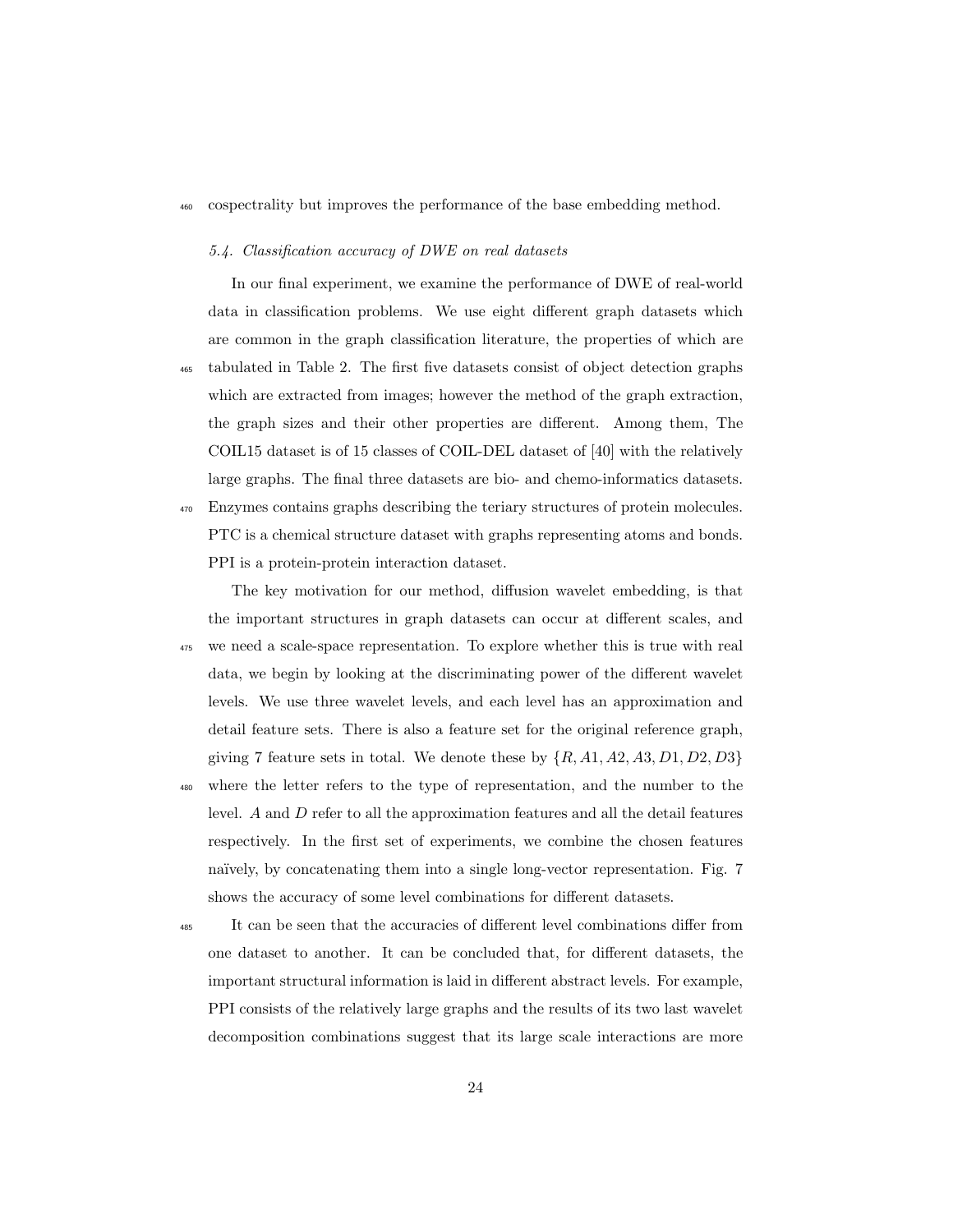| Dataset                      | Description                                                                                                                                                     | #Vertices        | #Edges            |      | $\#$ Classes<br>#Graphs |
|------------------------------|-----------------------------------------------------------------------------------------------------------------------------------------------------------------|------------------|-------------------|------|-------------------------|
|                              |                                                                                                                                                                 | min, max, ave)   | (min, max, ave)   |      |                         |
| $L\text{low}$ [40]           | The graphs of hand-<br>writing letters<br>with<br>low, medium and high<br>distortions,<br>respec-<br>tively. The objective<br>is the letter class<br>detection. | (1, 8, 4.68)     | (0, 6, 3.13)      | 2250 | 15                      |
| $L$ med [40]                 |                                                                                                                                                                 | (1, 9, 4.67)     | (0, 7, 3.21)      | 2250 | 15                      |
| Lhigh $[40]$                 |                                                                                                                                                                 | (1,9,4.67)       | (0, 9, 4.5)       | 2250 | 15                      |
| Shock [3]                    | The graphs of skeleton<br>of object images. The<br>objective is object de-<br>tection.                                                                          | (4, 33, 13.17)   | (6, 64, 24.33)    | 150  | 10                      |
| COIL <sub>15</sub><br>[40]   | The triangulation ob-<br>ject graphs with cor-<br>The<br>ners as vertices.<br>objective is object de-<br>tection.                                               | (18, 77, 42.73)  | (45, 222, 116.49) | 585  | 15                      |
| Enzymes<br>$\left[ 2\right]$ | The graphs of pro-<br>tein tertiary structures.<br>The objective is to de-<br>tect the type of en-<br>zyme.                                                     | (2, 126, 32.63)  | (1, 149, 62.14)   | 600  | $\overline{2}$          |
| PTC $[41]$                   | The graphs of chemical<br>compounds.<br>The ob-<br>jective is to detect the<br>carcinogenicity.                                                                 | (2, 109, 25.56)  | (2, 216, 51.92)   | 344  | $\overline{2}$          |
| PPI [42]                     | The<br>protein-protein<br>interaction networks.<br>The objective is<br>to<br>detect the type<br>of<br>bacteria.                                                 | (3, 232, 109.60) | (4, 3006, 864.37) | 86   | $\overline{2}$          |

Table 2: The description of the tested real datasets.

<sup>490</sup> informative than its small scale interactions. This property is not observed in the COIL15 dataset, even though its graphs are relatively large. The COIL15 graphs are the object structure graphs and the reference graph consists of the subtle structures is so important, accordingly removing this level is a big mistake.

It is clear from Fig. 7 that the chosen features have a big impact and <sup>495</sup> this varies between datasets. This supports our contention that different scales are important in different datasets. Generating the long vector of the level combinations makes the implicit assumption of the same importance for all levels of detail and the results of Fig. 7 show that it is not an effective strategy. Instead we need to learn which levels are important for the data. To this end, <sup>500</sup> we now use ensemble learning.

In ensemble learning methods, a single classifier is learned based on each feature set and the final decision is made by merging the decisions of these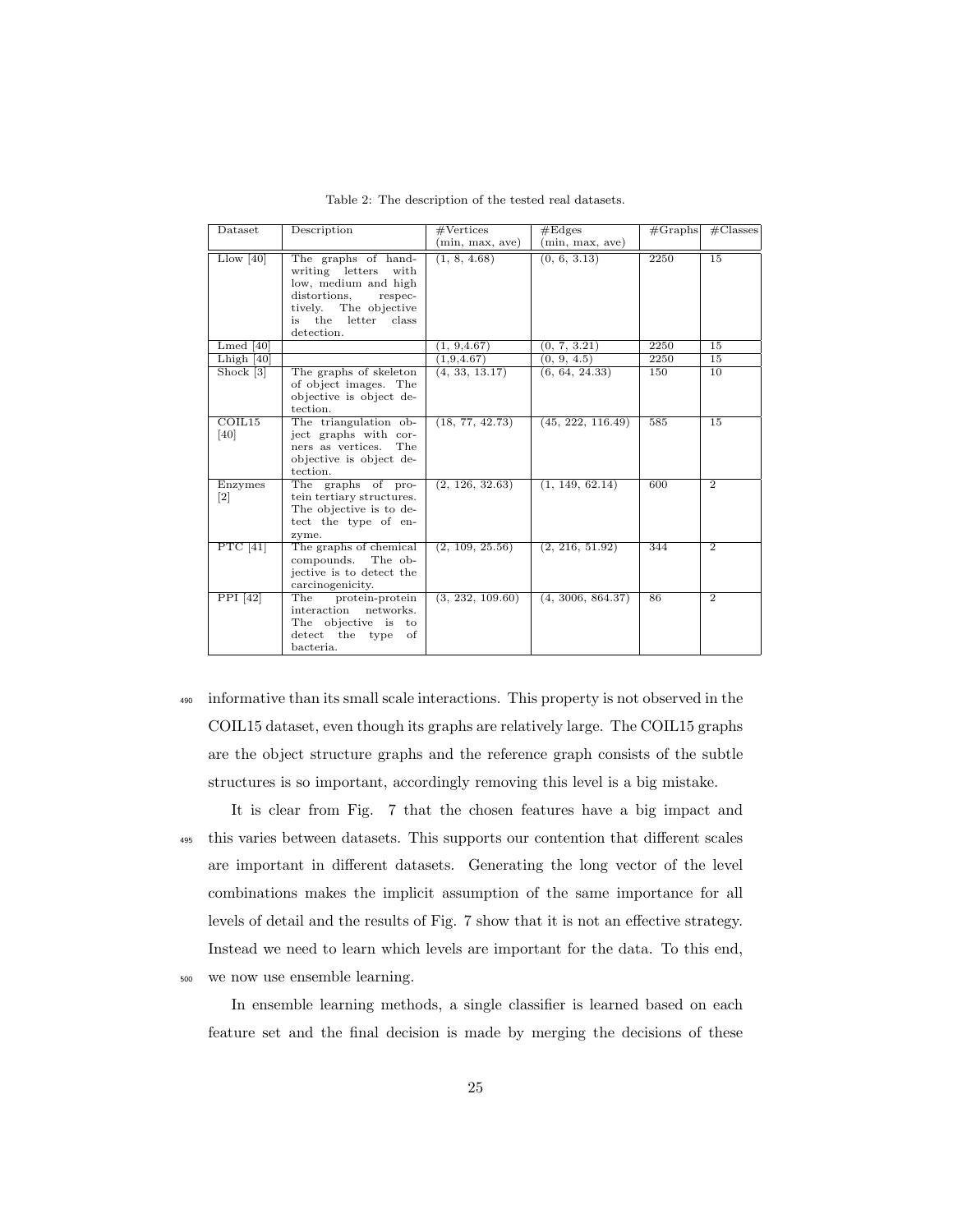

Figure 7: Accuracies of applying 5NN classifier on some different level combinations' long vectors in the tested datasets.

single classifiers [43]. Here, seven 5NN classifiers  $D_i, i = 1, \ldots, 7$  are learned for the feature vectors of the base level, each of the approximation levels and the each of the detail levels, separately.  $DP_x(i, j) = \hat{P}_i(C_j | x)$ , is the probability of being sample  $x$  in class  $j$  estimated by classifier  $i$ . In our case, this value is defined as the fraction of the five nearest neighbors of sample  $x$  which are in class  $j$ . For example, in a two class problem, if classifier  $i$  confronted with three neighbors of the first class and two neighbors of the second class for sample 510 x, we have  $DP_x(i,.) = [0.6, 0.4]$ . Different ensemble learning methods apply different combination strategies to combine these values estimated by different classifiers to conclude about the probability of being x in each class j,  $\hat{P}(C_j | x)$ . Of course the class of the given sample x,  $\hat{F}(x)$ , is the class with the bigger probability value.

<sup>515</sup> We explore a number of different ensemble combination methods. Max, min, average, and product methods simply combine the values  $DP_x(i, j), i = 1...7$ by max, min, average, and product operators, respectively. In the majority vote method,  $\hat{F}(x)$  is the class which the majority of the classifiers vote for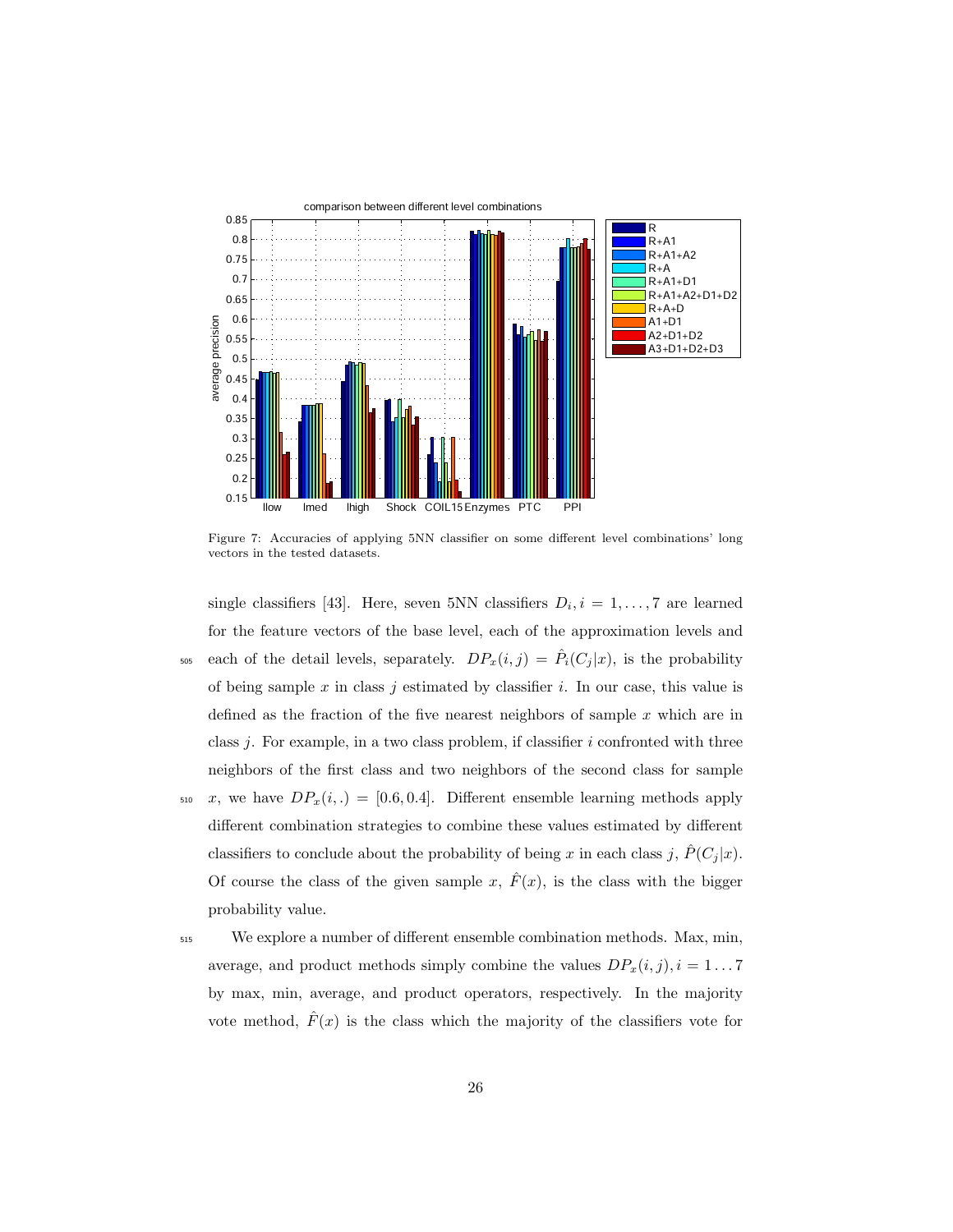it. Weighted vote is similar to majority vote except that the vote of classifier  $\frac{1}{220}$  i for class j is equal to  $DP_x(i, j)$ . The Bayes ensemble method uses values of confusion matrices of different classifiers to estimate  $\hat{P}(C_j | x)$ . In the decision template method, the responses of different classifiers to the training samples of each class are structured in the decision template of that class.  $\hat{F}(x)$  is the class with maximum similarity of its decision template to  $DP_x$ . In Dempster-Shafer  $525$  method, the belief degree of each classifier about sample x being in each class enter to the computations. For detailed information, please refer to [43].

Fig. 8 plots the average classification accuracies of different ensemble methods for different datasets, compared with the all strategy which is the classification of the long vector of all features  $(R + A + D)$  in the previous section). The <sup>530</sup> results show that for different datasets, the best performing ensemble method is different, but it can be selected through a validation step. For this purpose, in each run, the accuracies of all ensemble learning methods are estimated using 4-fold cross validation and the most accurate one is selected for applying on the test data. Fig. 9 compares the best-validated ensemble method for each dataset

- <sup>535</sup> against its best-performing level combination. In six out of eight cases, the best-validated ensemble learning method outperforms the best-performing level combination. Furthermore, using ensemble methods is more statistically reasonable. Finally, the classification accuracies of DWE-NN are compared with other embedding methods in Table 3. We chose the best-validated ensemble learning
- <sup>540</sup> method (best-ens) as the combination strategy for DWE-NN. The results using the all strategy are also inserted in order to have a fair comparison. The other embedding methods include Laplacian spectrum (Lspec), BackTrackless Walk [44] (BTW), Ihara Zeta Function [45] (IZF), sorted HKSs [46] (HKSsort), histogram of HKSs [46] (HKShist), heat kernel Trace [12] (HIT), and the coeffi-
- <sup>545</sup> cients of heat content power series [12] (HIP). It can be observed that in half of the datasets, DWE-NN using the all strategy, which simply uses the long vector of features of all abstract levels, demonstrated better classification accuracy in comparison with the other tested methods. However DWE-NN using the best validated ensemble method is recommended, as this approach obtained the best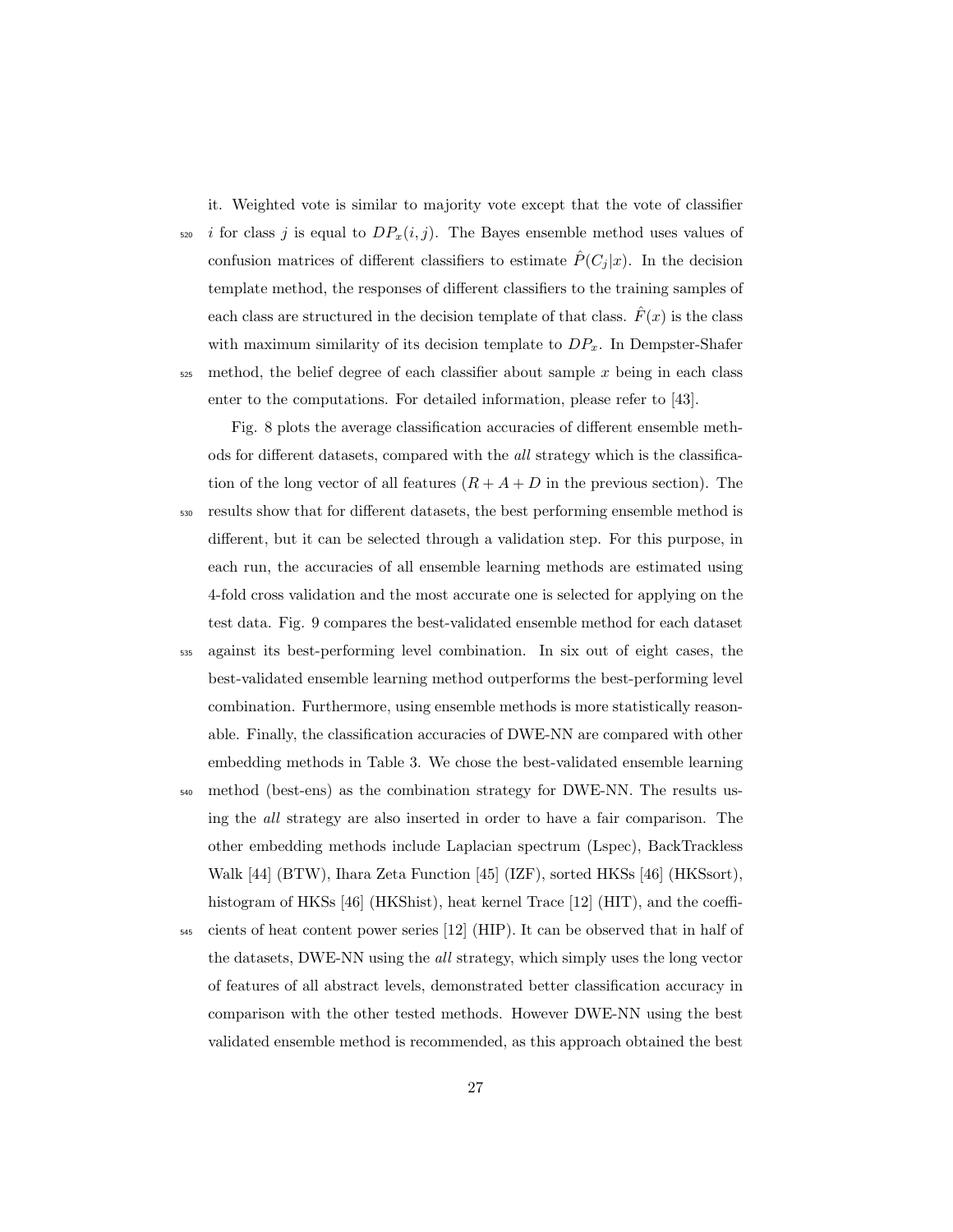

Figure 8: The classification accuracies of applying different ensemble learning methods on different datasets. The base classifier is 5NN.

<sup>550</sup> accuracies in comparison with the other tested embedding methods, for classification of the graphs in all tested datasets. The average classification accuracy improvement for DWE in comparison with the best of the other accuracies in the tested datasets is 6.25%.

Table 3: The classification accuracies of DWE-NN against other embedding methods for all datasets. The best classification accuracy for every dataset is indicated by \* symbol. The accuracies of DWE-NN variants which are better than other tested embedding methods are demonstrated in bold face.

|                | Llow      | $l$ med   | lhigh   | Shock   | $\frac{\text{coil}15}{}$ | Enzymes | <b>PTC</b> | PPI     |
|----------------|-----------|-----------|---------|---------|--------------------------|---------|------------|---------|
| Lspec          | 44.764    | 34.413    | 44.364  | 40.733  | 26.346                   | 82.283  | 59.955     | 70.569  |
| <b>BTW</b>     | 32.12     | 24.813    | 27.022  | 35.333  | 27.358                   | 81.05   | 53.669     | 66.373  |
| <b>IZF</b>     | 6.667     | 6.733     | 17.871  | 10      | 6.788                    | 81.717  | 44.16      | 46.536  |
| <b>HKSsort</b> | 43.867    | 35.711    | 44.48   | 38.467  | 22.983                   | 79.517  | 55.087     | 71.608  |
| <b>HKShist</b> | 6.782     | 6.667     | 6.72    | 8.8     | 5.798                    | 82.167  | 45.375     | 57.105  |
| <b>HIT</b>     | 12.382    | 11.742    | 10.68   | 7.4     | 7.605                    | 82.583  | 49.818     | 43.673  |
| <b>HIP</b>     | 13.076    | 13.356    | 10.769  | 16.267  | 7.604                    | 81.083  | 51.324     | 48.333  |
| DWE-NN         | $57.271*$ | $50.547*$ | 46.276* | 41.667* | 37.103*                  | 83.05*  | $63.629*$  | 77.634* |
| (best-ens)     |           |           |         |         |                          |         |            |         |
| DWE-NN         | 46.52     | 38.74     | 48.94   | 37.40   | 19.17                    | 81.33   | 54.69      | 78.28   |
| (all)          |           |           |         |         |                          |         |            |         |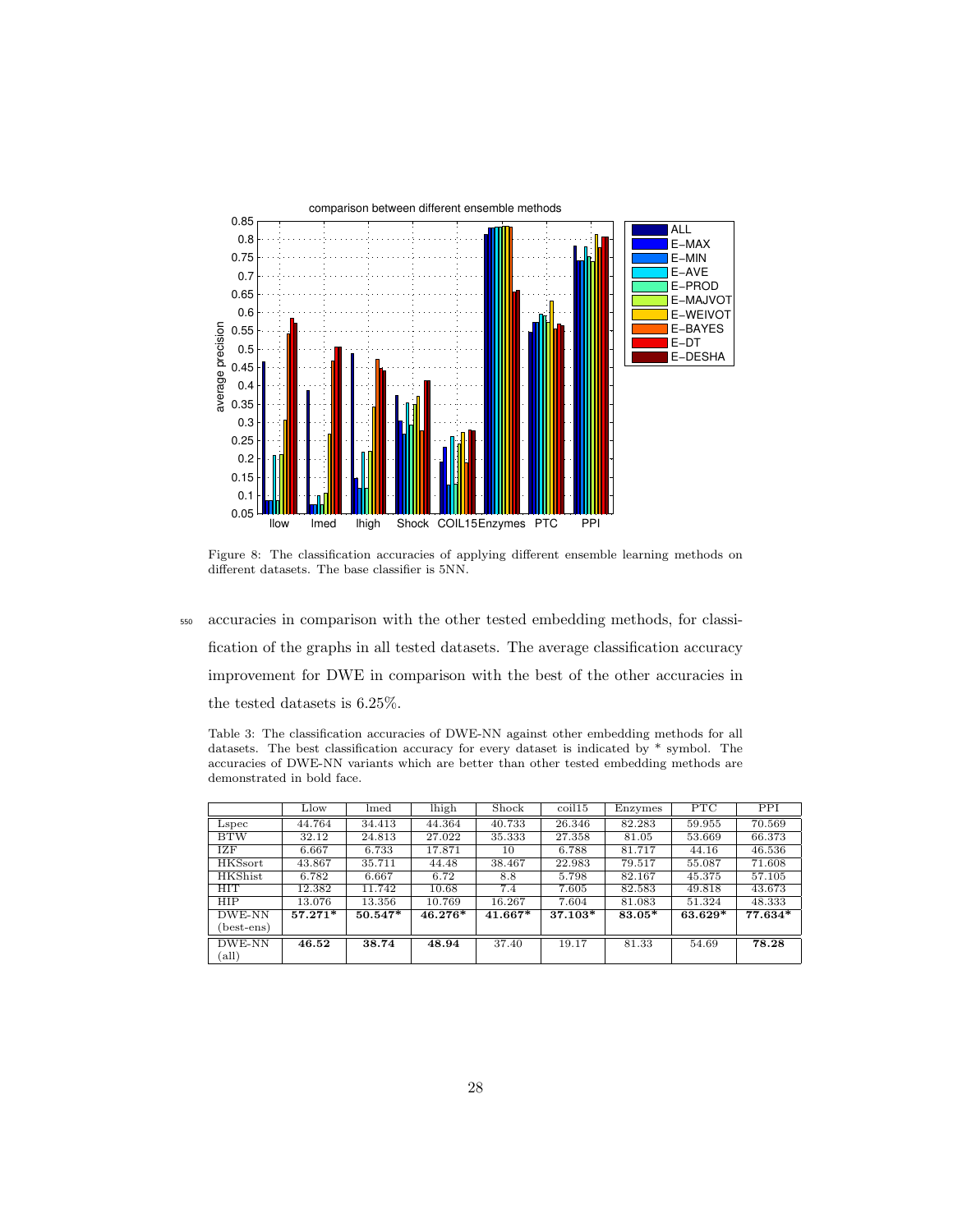

Figure 9: The average classification accuracies of the best-performing level combination and the selected ensemble learning for all datasets.

# 6. Conclusion

<sup>555</sup> In this article, Diffusion Wavelet Embedding (DWE) is proposed which is a multi-resolution embedding method using diffusion wavelet. This method maps the reference graph to the approximation and detail subspaces of different abstract levels and embeds each of these mappings into vector space using a base embedding method. The abstract graphs of different levels are constructed <sup>560</sup> by applying a diffusion wavelet based summarization method on the abstract graph of the previous level.

The graph summarization using diffusion wavelet is a good option for discovering the inherent node clusters within the graphs. The nearest neighbor approach for super-node construction and the vertex identification for adjacency <sup>565</sup> matrix generation are appropriate operators for graph summarization.

DWE can decrease the cospectrality effects by adding the features of different levels to the base feature set. This method removed the cospectrality effect in three out of five tested sets. DWE uses the information of eigenvectors for mapping the graph into the approximation and detail subspaces at one hand <sup>570</sup> and the eigenvalues to extract the information from these mappings at the other hand. As the eigenvalues and the eigenvectors are two components which are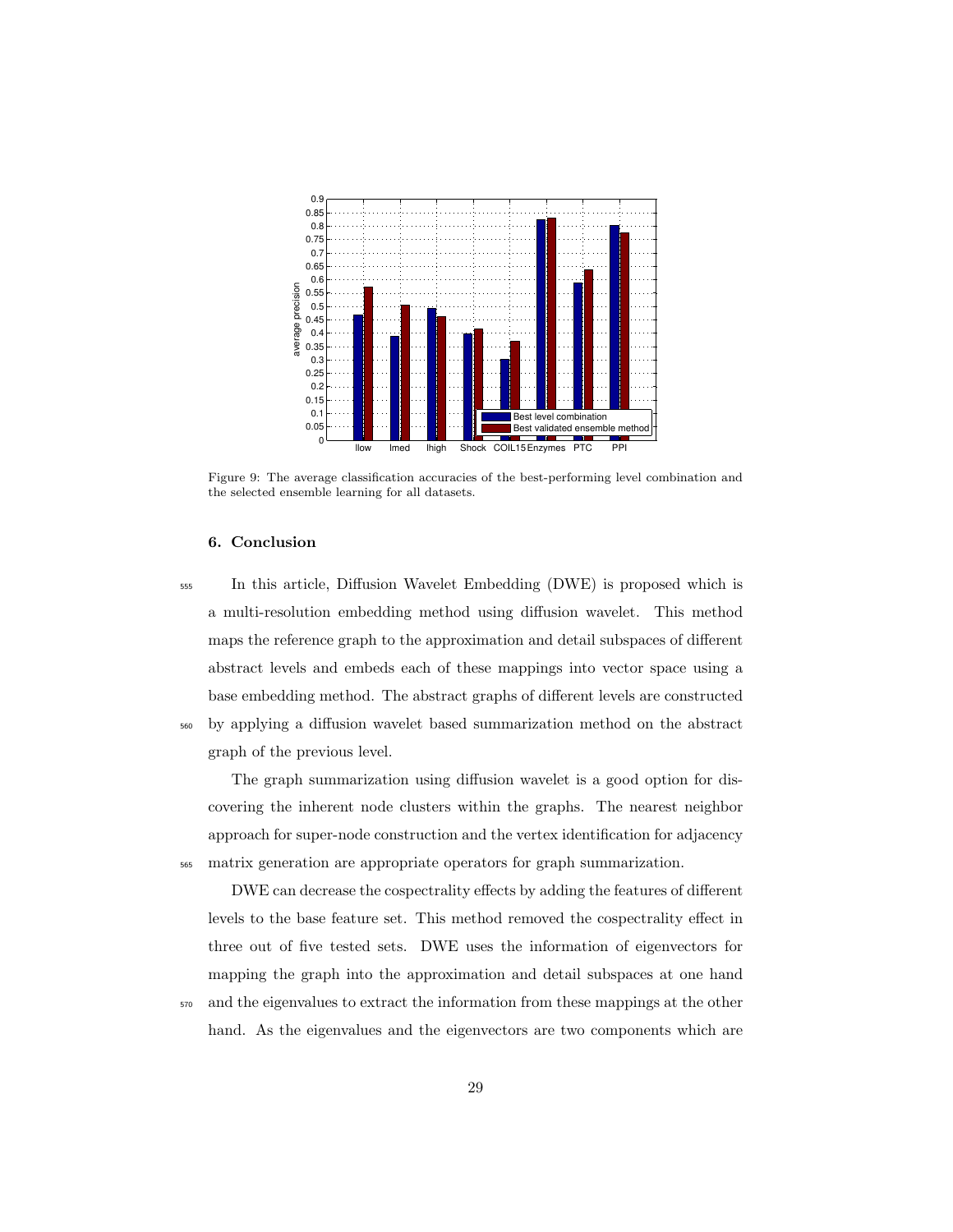sufficient for reconstructing the graph uniquely, this method has a good quality for cospectrality reduction.

DWE can improve the classification accuracy in the wide range of applica-<sup>575</sup> tions, using the advantages of diffusion wavelet as a powerful tool for discovering the small and large scale structures within the graph. Five image object detection datasets with different graph extraction methods and three chemical datasets with different graph structures are tested and DWE enhanced their classification accuracies.

<sup>580</sup> The scale of the most informative structures of the graphs differs from one dataset to another. So, different level combinations have different performances on different datasets. Utilizing the ensemble learning methods for combining the information gathered from different levels is a suitable strategy, provided that the more appropriate ensemble method for the special application is applied.

<sup>585</sup> The experimental results suggest that the multi-resolution graph embedding is a promising approach provided that the large scale descriptions of the graphs are extracted precisely. For future work a validation phase for exploring the most informative combination of the abstraction levels can be applied. A validation method should be adopted to set the number of the abstraction levels and the

<sup>590</sup> threshold of the diffusion wavelet. The roles of the class number, the graphs size and the noise degree in the ensemble method selection should be verified.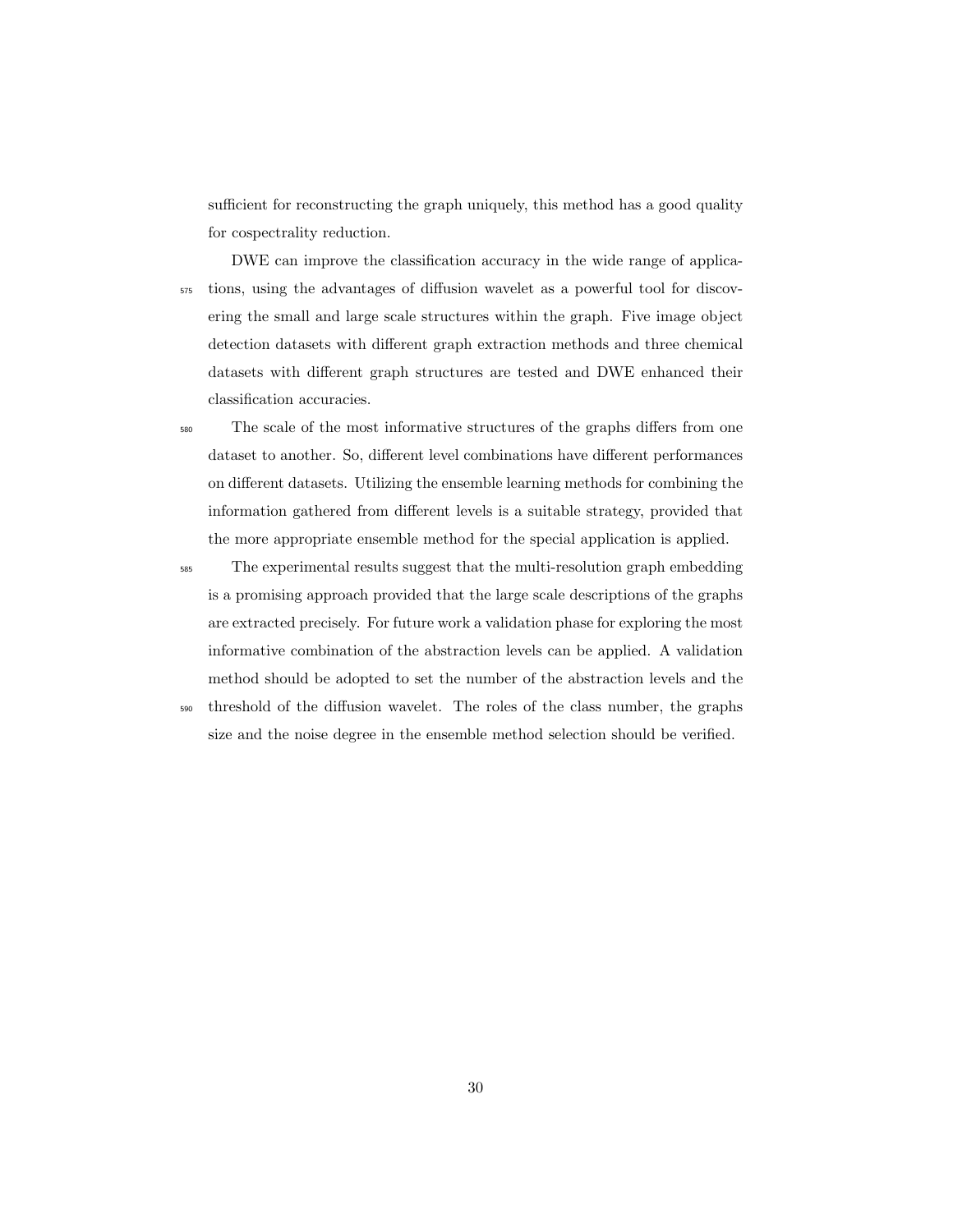- [1] A. K. Debnath, R. L. Lopez de Compadre, G. Debnath, A. J. Shusterman, C. Hansch, Structure-activity relationship of mutagenic aromatic and heteroaromatic nitro compounds. correlation with molecular orbital energies and hydrophobicity, Journal of medicinal chemistry 34 (2) (1991) 786–797.
- [2] L. Bai, E. R. Hancock, Depth-based complexity traces of graphs, Pattern Recognition 47 (3) (2014) 1172–1186.
- [3] L. Bai, L. Rossi, A. Torsello, E. R. Hancock, A quantum Jensen–Shannon graph kernel for unattributed graphs, Pattern Recognition 48 (2) (2015) 344–355.
- [4] A. Lubiw, Some NP-complete problems similar to graph isomorphism, SIAM Journal on Computing 10 (1) (1981) 11–21.
- [5] B. Luo, R. C. Wilson, E. R. Hancock, Spectral embedding of graphs, Pattern recognition 36 (10) (2003) 2213–2230.
- [6] M. M. Luqman, J.-Y. Ramel, J. Lladós, T. Brouard, Fuzzy multilevel graph embedding, Pattern Recognition 46 (2) (2013) 551–565.
- [7] J. Gibert, E. Valveny, H. Bunke, Graph embedding in vector spaces by node attribute statistics, Pattern Recognition 45 (9) (2012) 3072–3083.
- [8] K. Riesen, H. Bunke, Classifier ensembles for vector space embedding of graphs, in: International Workshop on Multiple Classifier Systems, Springer, 220–230, 2007.
- [9] R. R. Coifman, M. Maggioni, Diffusion wavelets, Applied and Computational Harmonic Analysis 21 (1) (2006) 53–94.
- [10] D. M. Cvetković, P. Rowlinson, S. Simic, Eigenspaces of graphs, 66, Cambridge University Press, 1997.
- [11] P. Ren, R. C. Wilson, E. R. Hancock, Graph characterization via Ihara coefficients, IEEE Transactions on Neural Networks 22 (2) (2011) 233–245.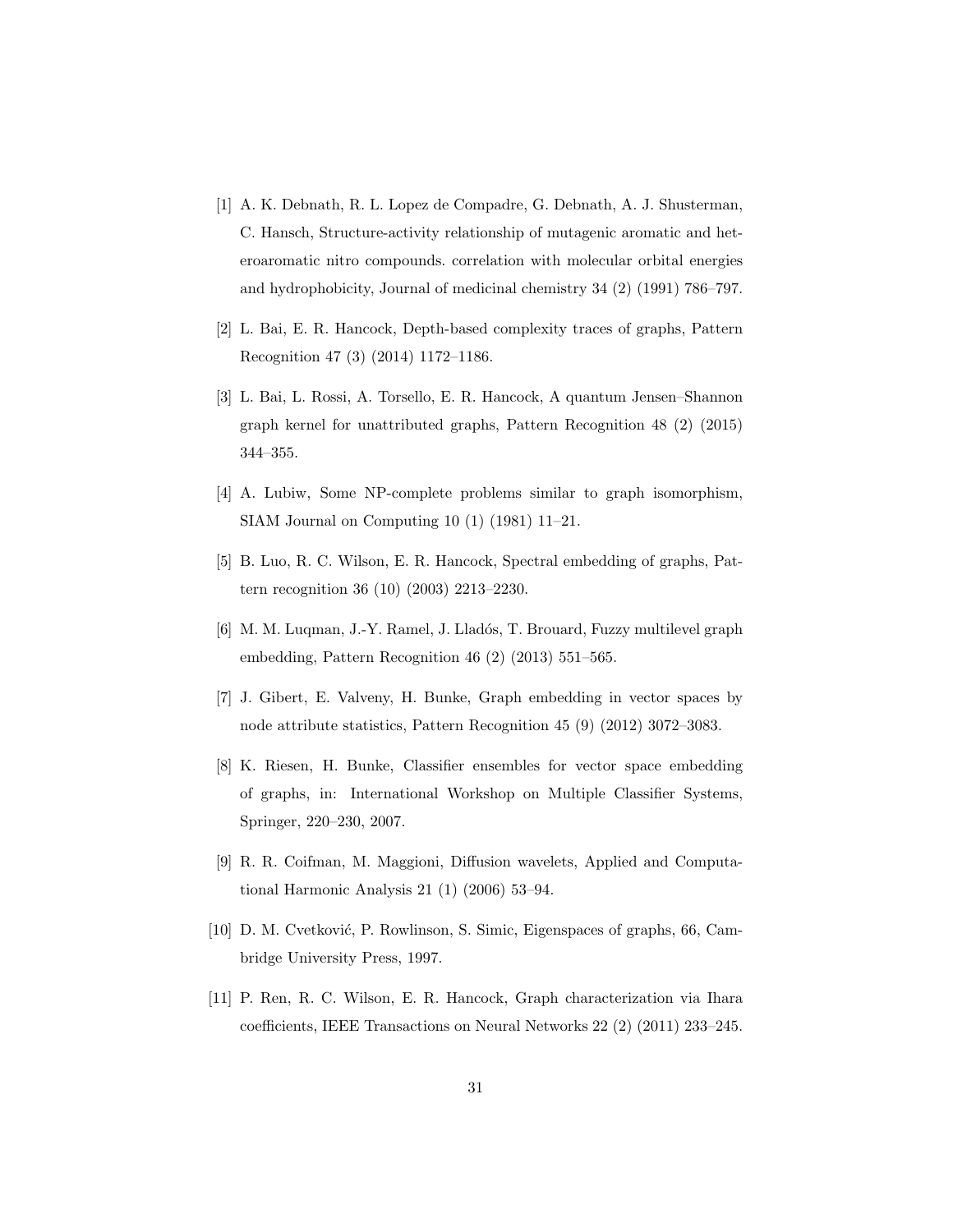- [12] B. Xiao, E. R. Hancock, R. C. Wilson, Graph characteristics from the heat kernel trace, Pattern Recognition 42 (11) (2009) 2589–2606.
- [13] B. N. Parlett, D. S. Scott, The Lanczos algorithm with selective orthogonalization, Mathematics of computation 33 (145) (1979) 217–238.
- [14] R. C. Wilson, P. Zhu, A study of graph spectra for comparing graphs and trees, Pattern Recognition 41 (9) (2008) 2833–2841.
- [15] A. J. Schwenk, Almost all trees are cospectral, New directions in the theory of graphs (1973) 275–307.
- [16] W. H. Haemers, E. Spence, Enumeration of cospectral graphs, European Journal of Combinatorics 25 (2) (2004) 199–211.
- [17] C. D. Godsil, B. McKay, Constructing cospectral graphs, Aequationes Mathematicae 25 (1) (1982) 257–268.
- [18] R. C. Wilson, E. R. Hancock, B. Luo, Pattern vectors from algebraic graph theory, IEEE Transactions on Pattern Analysis and Machine Intelligence 27 (7) (2005) 1112–1124.
- [19] V. Bulitko, N. R. Sturtevant, J. Lu, T. Yau, Graph Abstraction in Realtime Heuristic Search., J. Artif. Intell. Res.(JAIR) 30 (2007) 51–100.
- [20] A. Rensink, E. Zambon, Pattern-based graph abstraction, in: International Conference on Graph Transformation, Springer, 66–80, 2012.
- [21] A. Torsello, E. R. Hancock, Graph embedding using tree edit-union, Pattern recognition 40 (5) (2007) 1393–1405.
- [22] A. Shokoufandeh, D. Macrini, S. Dickinson, K. Siddiqi, S. W. Zucker, Indexing hierarchical structures using graph spectra, IEEE Transactions on Pattern Analysis and Machine Intelligence 27 (7) (2005) 1125–1140.
- [23] P. Ren, R. C. Wilson, E. R. Hancock, Spectral embedding of feature hypergraphs, in: Joint IAPR International Workshops on Statistical Techniques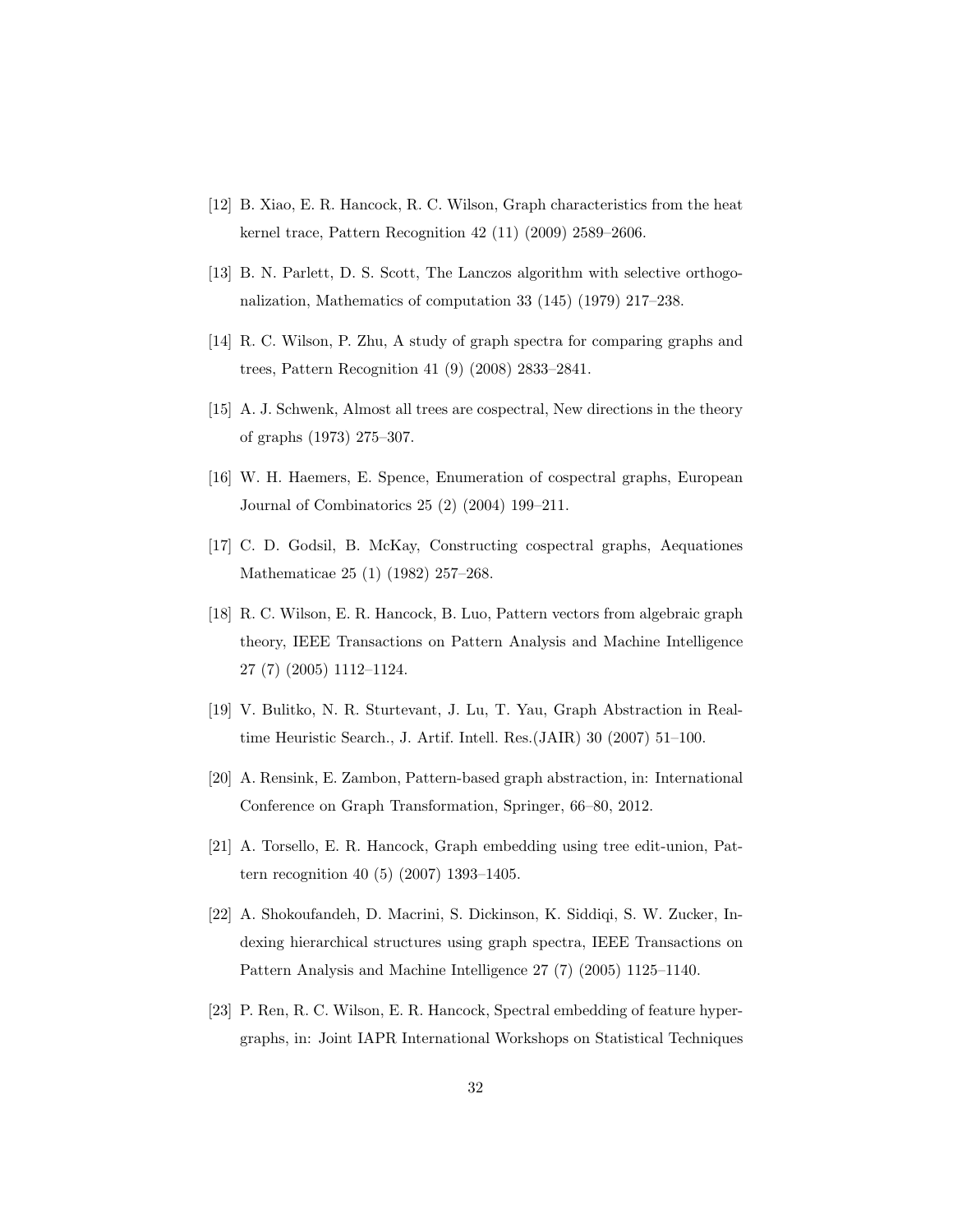in Pattern Recognition (SPR) and Structural and Syntactic Pattern Recognition (SSPR), Springer, 308–317, 2008.

- [24] B. Xiao, A. Torsello, E. R. Hancock, Isotree: Tree clustering via metric embedding, Neurocomputing 71 (10) (2008) 2029–2036.
- [25] B. Xiao, E. R. Hancock, R. C. Wilson, Geometric characterization and clustering of graphs using heat kernel embeddings, Image and Vision Computing 28 (6) (2010) 1003–1021.
- [26] D. Emms, S. Severini, R. C. Wilson, E. R. Hancock, Coined quantum walks lift the cospectrality of graphs and trees, Pattern Recognition 42 (9) (2009) 1988–2002.
- [27] F. Escolano, E. R. Hancock, M. A. Lozano, Birkhoff polytopes, heat kernels and graph complexity, in: Pattern Recognition, 2008. ICPR 2008. 19th International Conference on, IEEE, 1–5, 2008.
- [28] B. Bonev, F. Escolano, D. Giorgi, S. Biasotti, Information-theoretic selection of high-dimensional spectral features for structural recognition, Computer Vision and Image Understanding 117 (3) (2013) 214–228.
- [29] M. Farge, Wavelet transforms and their applications to turbulence, Annual review of fluid mechanics 24 (1) (1992) 395–458.
- [30] P. Kumar, E. Foufoula-Georgiou, Wavelet analysis for geophysical applications, Reviews of geophysics 35 (4) (1997) 385–412.
- [31] T. Li, Q. Li, S. Zhu, M. Ogihara, A survey on wavelet applications in data mining, ACM SIGKDD Explorations Newsletter 4 (2) (2002) 49–68.
- [32] D. Shuman, S. K. Narang, P. Frossard, A. Ortega, P. Vandergheynst, Signal Processing on Graphs, Signal Processing (2/35).
- [33] M. Crovella, E. Kolaczyk, Graph wavelets for spatial traffic analysis, in: INFOCOM 2003. Twenty-Second Annual Joint Conference of the IEEE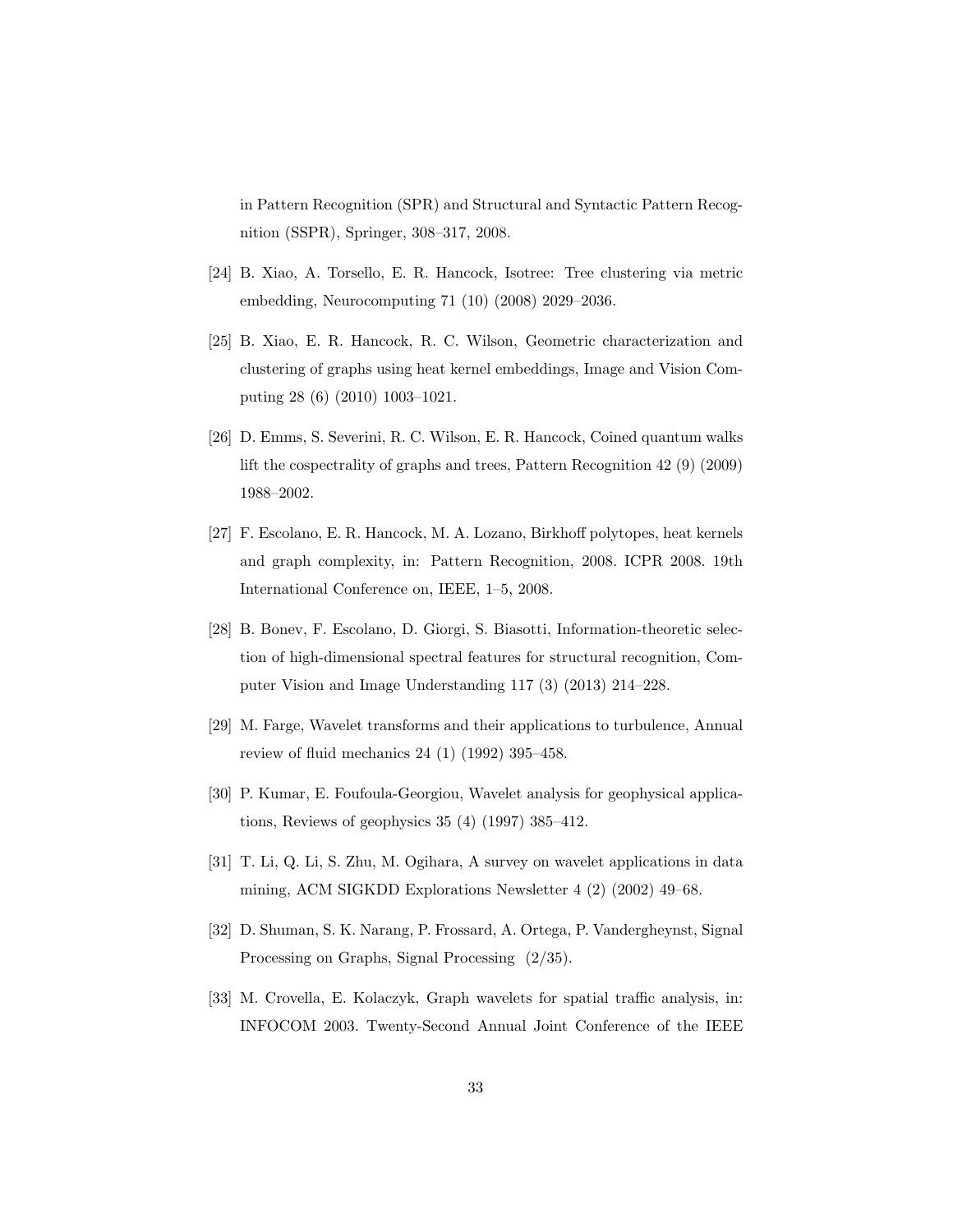Computer and Communications. IEEE Societies, vol. 3, IEEE, 1848–1857, 2003.

- [34] R. Wagner, V. Delouille, R. Baraniuk, Distributed wavelet de-noising for sensor networks, in: Proceedings of the 45th IEEE Conference on Decision and Control, IEEE, 373–379, 2006.
- [35] W. Wang, K. Ramchandran, Random multiresolution representations for arbitrary sensor network graphs, in: 2006 IEEE International Conference on Acoustics Speech and Signal Processing Proceedings, vol. 4, IEEE, IV– IV, 2006.
- [36] D. K. Hammond, P. Vandergheynst, R. Gribonval, Wavelets on graphs via spectral graph theory, Applied and Computational Harmonic Analysis 30 (2) (2011) 129–150.
- [37] S. K. N. Gudivada, Applications of Diffusion Wavelets.
- [38] C. Wang, S. Mahadevan, Multiscale Analysis of Document Corpora Based on Diffusion Models., in: IJCAI, 1592–1597, 2009.
- [39] H. Bunke, On a relation between graph edit distance and maximum common subgraph, Pattern Recognition Letters 18 (8) (1997) 689–694.
- [40] K. Riesen, H. Bunke, IAM graph database repository for graph based pattern recognition and machine learning, in: Joint IAPR International Workshops on Statistical Techniques in Pattern Recognition (SPR) and Structural and Syntactic Pattern Recognition (SSPR), Springer, 287–297, 2008.
- [41] G. Li, M. Semerci, B. Yener, M. J. Zaki, Effective graph classification based on topological and label attributes, Statistical Analysis and Data Mining 5 (4) (2012) 265–283.
- [42] F. Escolano, E. R. Hancock, M. A. Lozano, Heat diffusion: Thermodynamic depth complexity of networks, Physical Review E 85 (3) (2012) 036206.